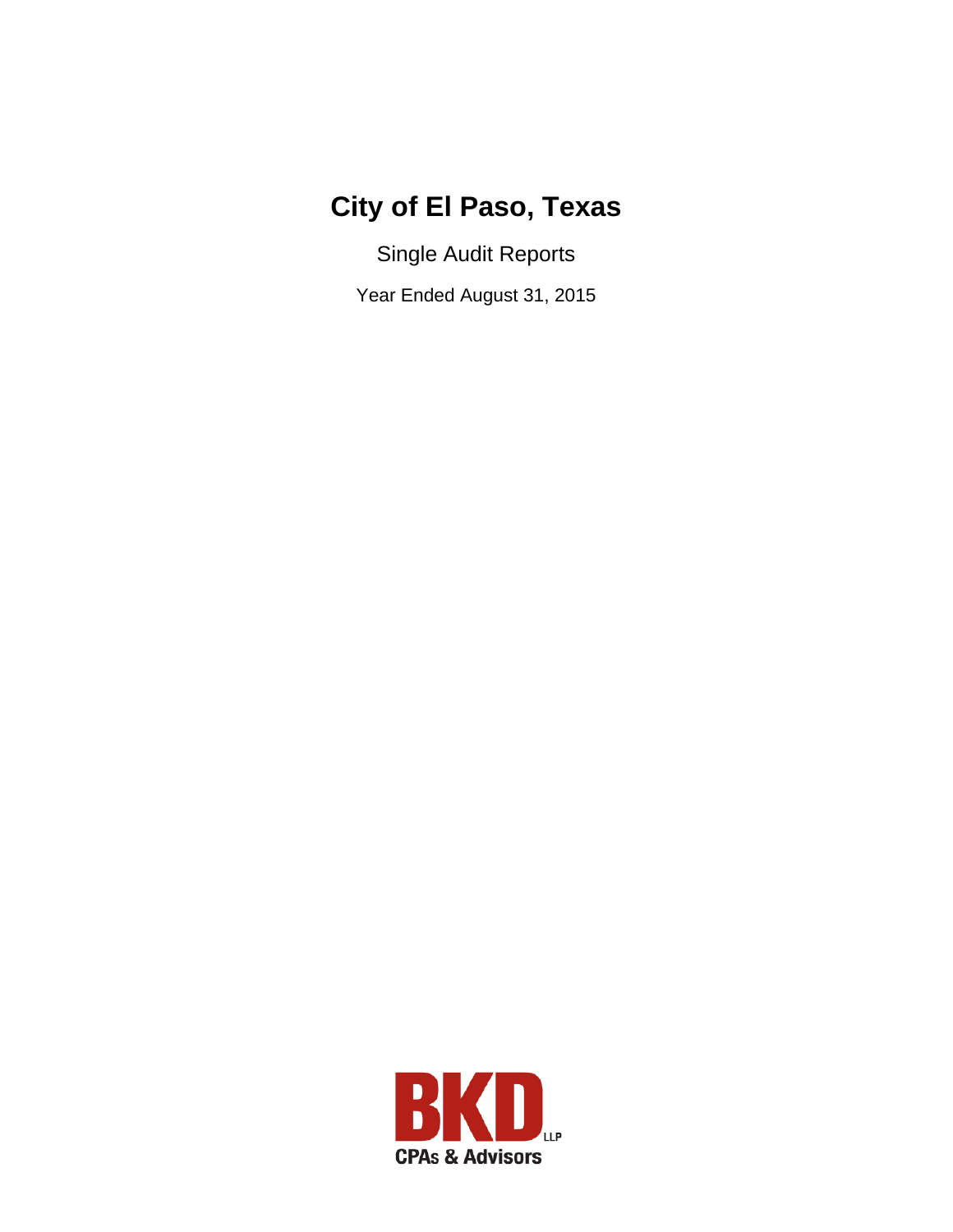## **City of El Paso, Texas Year Ended August 31, 2015**

| <b>Contents</b>                                                                                                                                                                                                                                                             |
|-----------------------------------------------------------------------------------------------------------------------------------------------------------------------------------------------------------------------------------------------------------------------------|
|                                                                                                                                                                                                                                                                             |
| <b>Independent Auditor's Report on Internal Control Over Financial</b><br>Reporting and on Compliance and Other Matters Based on an Audit<br>of the Financial Statements Performed in Accordance with<br>Government Auditing Standards and the State of Texas Uniform Grant |
| Report on Compliance for Each Major Federal and State Program; Report<br>on Internal Control Over Compliance; and Report on Schedule of<br>Expenditures of Federal Awards Required by OMB Circular A-133 -                                                                  |
|                                                                                                                                                                                                                                                                             |
| 26                                                                                                                                                                                                                                                                          |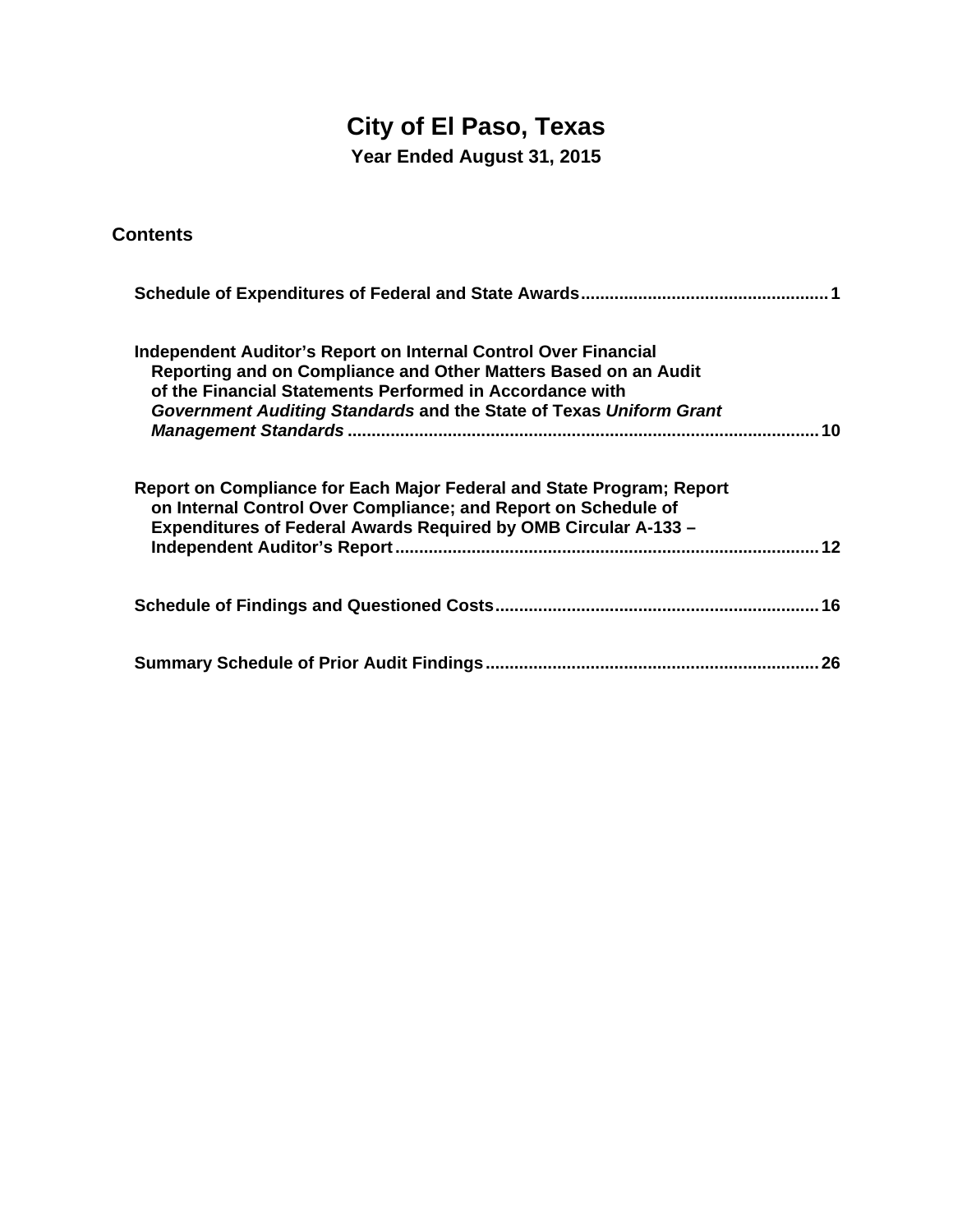| <b>Cluster/Program</b>                                                  | <b>Federal Agency/</b><br><b>Pass-Through Entity</b>                                                       | <b>CFDA</b><br><b>Number</b> | <b>Grant</b> or<br>Identifying<br><b>Number</b>                            | <b>Amount</b><br><b>Expended</b>                                                              |
|-------------------------------------------------------------------------|------------------------------------------------------------------------------------------------------------|------------------------------|----------------------------------------------------------------------------|-----------------------------------------------------------------------------------------------|
| Special Supplemental Nutrition Program                                  |                                                                                                            |                              |                                                                            |                                                                                               |
| for Women, Infants,<br>and Children                                     | U.S. Department of Agriculture/Texas Department of<br><b>State Health Services</b>                         | 10.557                       | G4113AD0<br>G4114AD<br>G4115AD<br>G4114BF<br>G4114NE<br>G4115NE<br>G4115BF | \$<br>1,443<br>557,057<br>4,018,258<br>87,246<br>155,860<br>1,399,620<br>558,912<br>6,778,396 |
|                                                                         | <b>Total U.S. Department of Agriculture</b>                                                                |                              |                                                                            | 6,778,396                                                                                     |
| <b>Community Development Block</b><br><b>Grants/Entitlement Grants</b>  | U.S. Department of Housing and Urban Development                                                           | 14.218                       | Various                                                                    | 7,235,357                                                                                     |
| <b>Emergency Solutions Grants Program</b>                               | U.S. Department of Housing and Urban Development                                                           | 14.231                       | Various                                                                    | 555,938                                                                                       |
| <b>HOME</b> Investment Partnerships Program                             | U.S. Department of Housing and Urban Development                                                           | 14.239                       | Various                                                                    | 5,838,123                                                                                     |
| <b>Housing Opportunities</b><br>for Persons with AIDS                   | U.S. Department of Housing and Urban Development                                                           | 14.241                       | Various                                                                    | 358,678                                                                                       |
| <b>Empowerment Zones Program</b>                                        | U.S. Department of Housing and Urban Development                                                           | 14.244                       | G71EZBOF                                                                   | 466,988                                                                                       |
|                                                                         | <b>Total U.S. Department of Housing and Urban Development</b>                                              |                              |                                                                            | 14,455,084                                                                                    |
| <b>Byrne JAG County Lead</b>                                            | U.S. Department of Justice                                                                                 | 16.067                       | Various                                                                    | 219,318                                                                                       |
| Organized Crime Enforcement                                             | U.S. Department of Justice                                                                                 | 16.111                       | GF15OCDETF                                                                 | 31,175                                                                                        |
| Missing Children's Assistance                                           | U.S. Department of Justice/Office of the Attorney<br>General                                               | 16.543                       | GS1557024                                                                  | 11,853                                                                                        |
| Crime Victim Assistance                                                 | U.S. Department of Justice/Texas Office of the Attorney<br>General                                         | 16.575                       | CJD2592802<br>CJD2592803                                                   | 1,119<br>111,542<br>112,661                                                                   |
| <b>Edward Byrne Memorial Justice Assistance</b><br><b>Grant Program</b> | U.S. Department of Justice/County of El Paso & Texas<br>Office of the Governor - Criminal Justice Division | 16.738                       | GSCJD64901                                                                 | 11,099                                                                                        |
|                                                                         | <b>Total U.S. Department of Justice</b>                                                                    |                              |                                                                            | 386,106                                                                                       |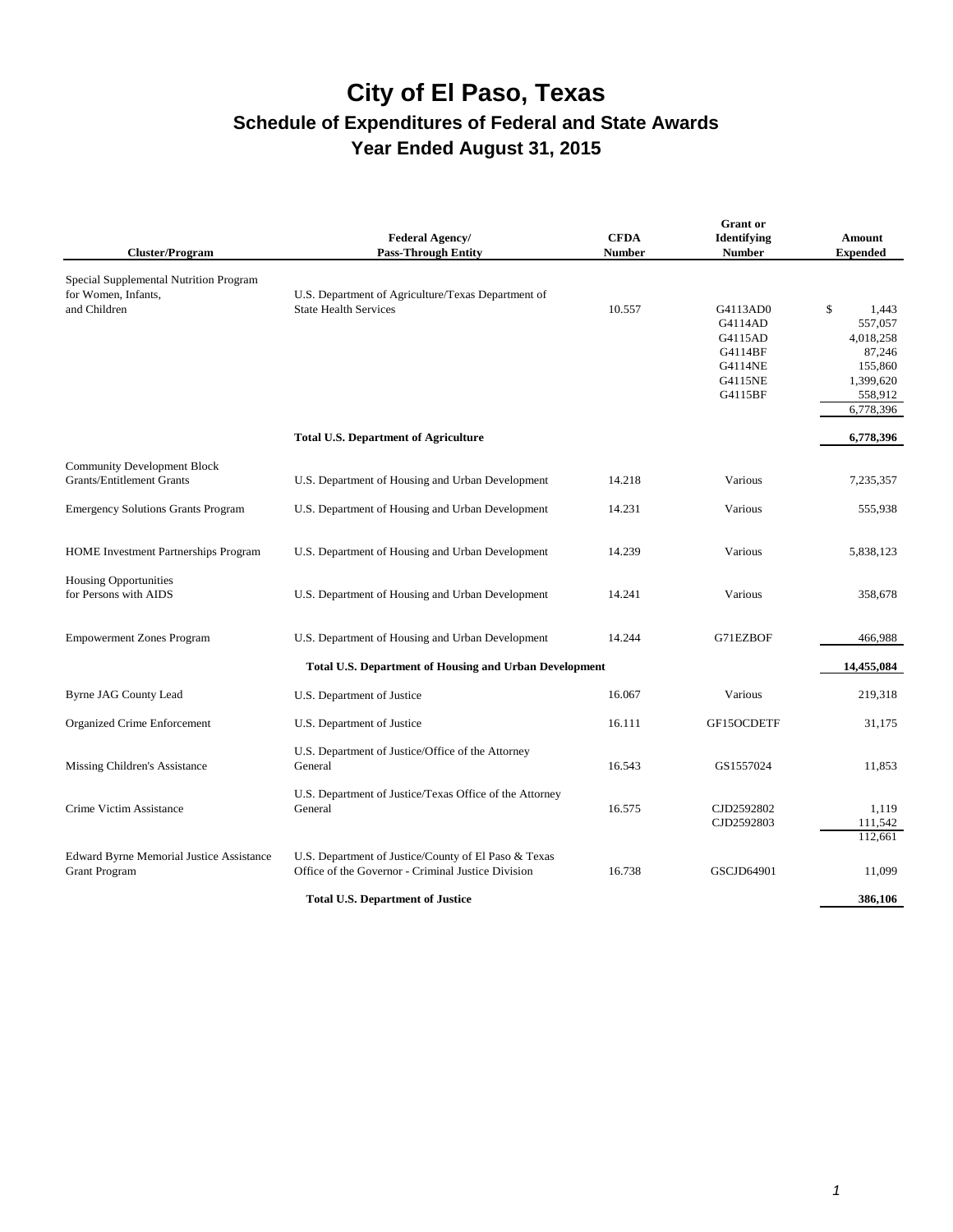| <b>Cluster/Program</b>                                                                                  | <b>Federal Agency/</b><br><b>Pass-Through Entity</b>                         | <b>CFDA</b><br><b>Number</b> | <b>Grant</b> or<br><b>Identifying</b><br><b>Number</b> | <b>Amount</b><br><b>Expended</b> |
|---------------------------------------------------------------------------------------------------------|------------------------------------------------------------------------------|------------------------------|--------------------------------------------------------|----------------------------------|
| Airport Improvement Program                                                                             | U.S. Department of Transportation                                            | 20.106                       | Various                                                | \$<br>7,678,150                  |
| Highway Planning and Construction Cluster<br>Highway Planning and Construction                          | U.S. Department of Transportation                                            | 20.205                       | Various                                                | 330,200                          |
|                                                                                                         | Total Highway Planning and Construction Cluster                              |                              |                                                        | 330,200                          |
| <b>Federal Transit Cluster</b>                                                                          |                                                                              |                              |                                                        |                                  |
| Federal Transit – Capital Investment Grants                                                             | U.S. Department of Transportation                                            | 20.500                       | Various                                                | 3,210,516                        |
| Federal Transit - Formula Grants                                                                        | U.S. Department of Transportation                                            | 20.507                       | Various                                                | 14,096,709                       |
| Bus and Bus Facilities Formula Program                                                                  | U.S. Department of Transportation                                            | 20.526                       | Various                                                | 537,329                          |
|                                                                                                         | <b>Total Federal Transit Cluster</b>                                         |                              |                                                        | 17,844,554                       |
| Metropolitan Transportation Planning                                                                    | U.S. Department of Transportation                                            | 20.505                       | Various                                                | 383,406                          |
| Transit Services Programs Cluster<br>Enhanced Mobility for Seniors and<br>Individuals with Disabilities | U.S. Department of Transportation                                            | 20.513                       | G531020140                                             | 37,379                           |
| Job Access and Reverse Commute Program                                                                  | U.S. Department of Transportation                                            | 20.516                       | Various                                                | 1,131,578                        |
| New Freedom Program                                                                                     | U.S. Department of Transportation                                            | 20.521                       | Various                                                | 352,450                          |
|                                                                                                         | Total Transit Services Programs Cluster                                      |                              |                                                        | 1,521,407                        |
| Public Transportation Research, Technical<br>Assistance, and Training                                   | U.S. Department of Transportation                                            | 20.514                       | TX260017                                               | 22,089                           |
| <b>Travel Demand Model</b>                                                                              | U.S. Department of Transportation/New Mexico<br>Department of Transportation | 20.515                       | G781504040                                             | 15,385                           |
| Clean Fuels                                                                                             | U.S. Department of Transportation                                            | 20.519                       | Various                                                | 46,632                           |
| Highway Safety Cluster<br><b>Traffic Safety</b>                                                         | <b>Texas Department of Transportation</b>                                    | 20.600                       | GS15STEP07<br>GSCIO515                                 | 114,692<br>2,796                 |
|                                                                                                         | Total Highway Safety Cluster                                                 |                              |                                                        | 117,488                          |
| National Infrastructure Investments                                                                     | U.S. Department of Transportation                                            | 20.933                       | TX79003                                                | 392,396                          |
|                                                                                                         | <b>Total U.S. Department of Transportation</b>                               |                              |                                                        | 28,351,707                       |
| Local Artist Workshops and Guggenheim<br>Series                                                         | National Endowment on the Arts (NEA)                                         | 45.024                       | G15C454101<br>G5415A20                                 | 15,000<br>20,000                 |
|                                                                                                         | <b>Total National Endowment on the Arts (NEA)</b>                            |                              |                                                        | 35,000                           |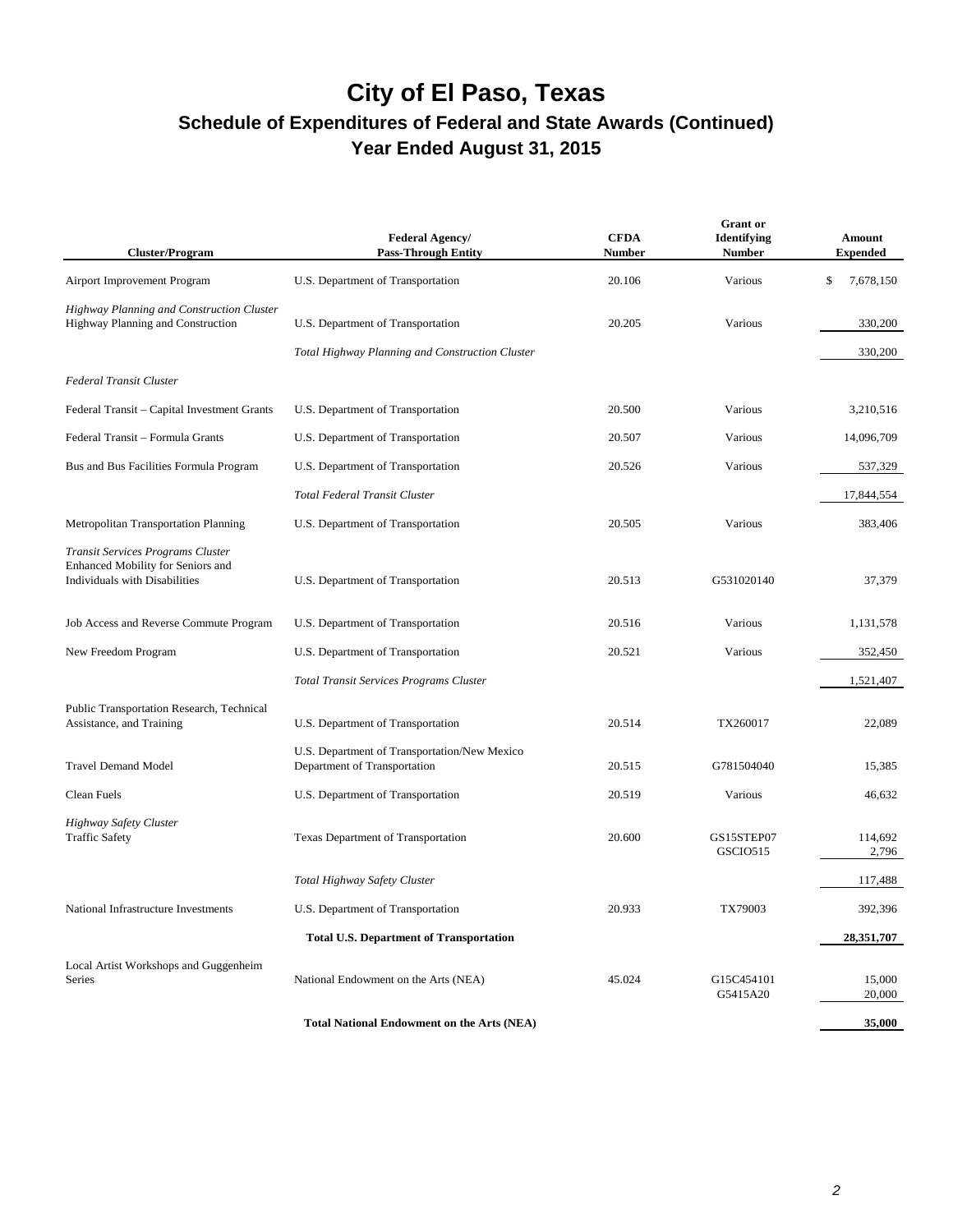| <b>Cluster/Program</b>                                                                                                            | <b>Federal Agency/</b><br><b>Pass-Through Entity</b>                                 | <b>CFDA</b><br><b>Number</b> | <b>Grant</b> or<br><b>Identifying</b><br><b>Number</b>         | Amount<br><b>Expended</b>                                     |  |
|-----------------------------------------------------------------------------------------------------------------------------------|--------------------------------------------------------------------------------------|------------------------------|----------------------------------------------------------------|---------------------------------------------------------------|--|
| Museums for America                                                                                                               | Institute of Museum and Library Services                                             | 45.301                       | MA04110136<br>G5415A20                                         | \$<br>9,733<br>47,260                                         |  |
|                                                                                                                                   | <b>Total Institute of Museum and Library Services</b>                                |                              |                                                                | 56,993                                                        |  |
| Air Pollution Control Program<br>Support                                                                                          | <b>Environmental Protection Agency</b>                                               | 66.001                       | G341418                                                        | (1,425)                                                       |  |
| Surveys, Studies, Research, Investigations,<br>Demonstrations,<br>and Special Purpose Activities Relating to<br>the Clean Air Act | Environmental Protection Agency/Texas Commission on<br><b>Environmental Quality</b>  | 66.034                       | G341421<br>G341521<br>G341621                                  | (639)<br>52,981<br>134<br>52,476                              |  |
| Performance Partnership Grants                                                                                                    | Environmental Protection Agency/Texas Commission on<br><b>Environmental Quality</b>  | 66.605                       | G341416<br>G341516<br>G341524<br>G341616<br>G341624<br>G341424 | (1,305)<br>83,396<br>36,439<br>459<br>194<br>(308)<br>118,875 |  |
|                                                                                                                                   | <b>Total Environmental Protection Agency</b>                                         |                              |                                                                | 169,926                                                       |  |
| Public Health Emergency Preparedness                                                                                              | Department of Health and Human Services/Texas<br>Department of State Health Services | 93.069                       | Various                                                        | 852,326                                                       |  |
| Project Grants and Cooperative Agreements<br>for Tuberculosis Control Programs                                                    | Department of Health and Human Services/Texas<br>Department of State Health Services | 93.116                       | G411402<br>G411502                                             | 188<br>298,626<br>298.814                                     |  |
| <b>Abstinence Education Program</b>                                                                                               | Department of Health and Human Services                                              | 93.235                       | G411436<br>G411536                                             | 10,305<br>136,709<br>147,014                                  |  |
| Drug-Free Communities Support Program                                                                                             | Department of Health and Human Services                                              | 93.276                       | G2112140                                                       | 677                                                           |  |
| NACCHO Grant                                                                                                                      | National Association of County and City Health<br>Officials                          | 93.524                       | G201211120                                                     | 6,103                                                         |  |
| National Bioterrorism Hospital<br>Preparedness Program                                                                            | Department of Health and Human Services                                              | 93.889                       | G411414                                                        | 236                                                           |  |
| HIV Prevention Activities - Health<br>Department Based                                                                            | Department of Health and Human Services/Texas<br>Department of State Health Services | 93.940                       | G411420<br>G411520                                             | (42)<br>160,222<br>160,180                                    |  |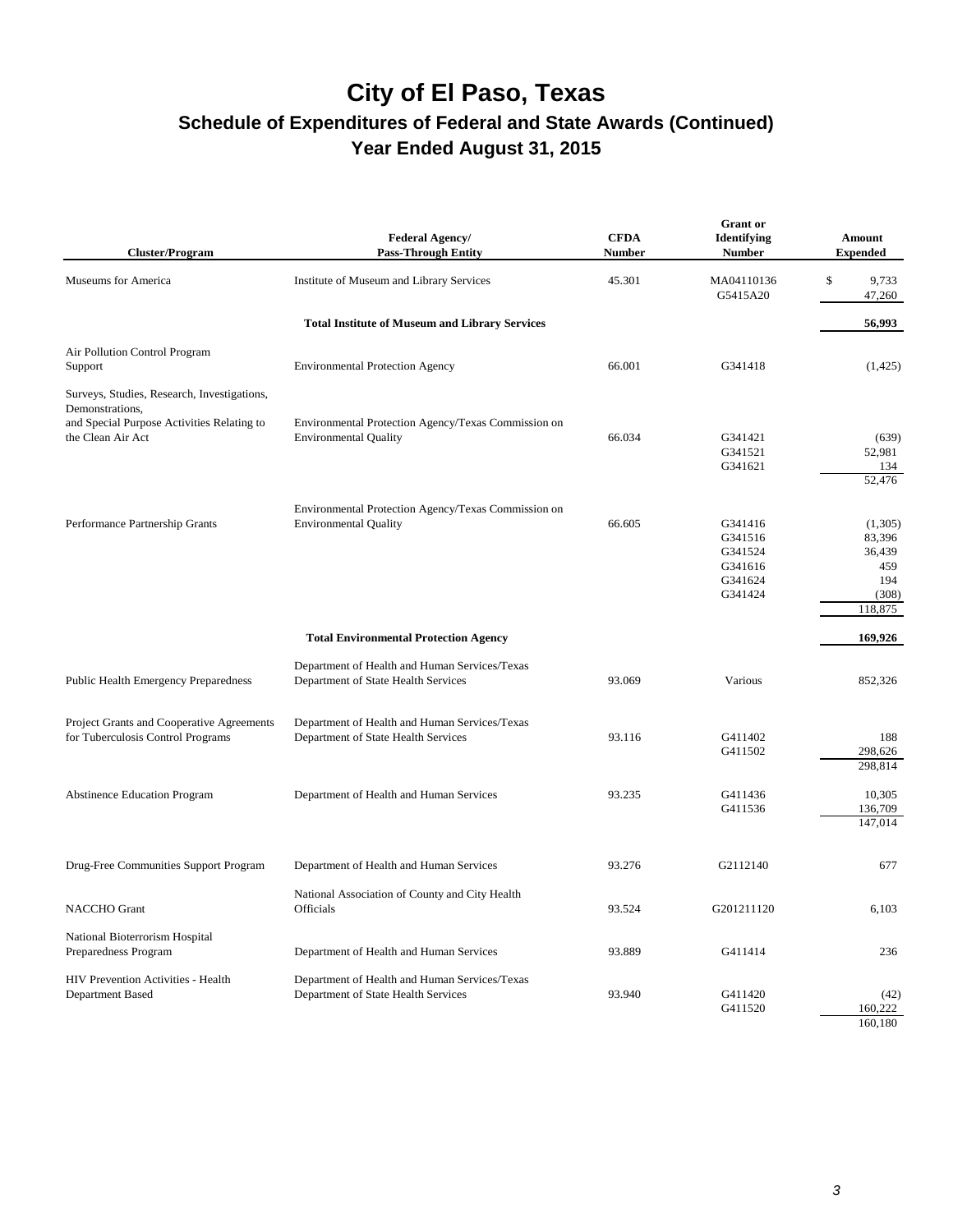| <b>Cluster/Program</b>                                          | <b>Federal Agency/</b><br><b>Pass-Through Entity</b>                                                | <b>CFDA</b><br>Number | <b>Grant</b> or<br><b>Identifying</b><br><b>Number</b>            | <b>Amount</b><br><b>Expended</b>                                  |  |
|-----------------------------------------------------------------|-----------------------------------------------------------------------------------------------------|-----------------------|-------------------------------------------------------------------|-------------------------------------------------------------------|--|
| <b>HIV Survey Fed</b>                                           | Department of State Health and Human Services                                                       | 93.944                | G411523                                                           | \$<br>58,263                                                      |  |
| Maternal and Child Health Services Block<br>Grant to the States | Department of Health and Human Services/Texas<br>Department of State Health Services                | 93.994                | G4109130<br>G4113130<br>G411413<br>G411513                        | 20,131<br>2,371<br>4,045<br>209,589<br>236,136                    |  |
|                                                                 | <b>Total U.S. Department of Health and Human Services</b>                                           |                       |                                                                   | 1,759,749                                                         |  |
| Retired and Senior Volunteer Program                            | Corporation for National and Community Service/Texas<br>Department of Aging and Disability Services | 94.002                | G7114RSDR<br>G7115RSDR                                            | 57,853<br>35,505                                                  |  |
| Foster Grandparent/Senior<br><b>Companion Cluster</b>           |                                                                                                     |                       |                                                                   | 93,358                                                            |  |
| Foster Grandparent Program                                      | Corporation for National and Community Service/Texas<br>Department of Aging and Disability Services | 94.011                | G7110FGDR<br>G7114FGDR<br>G7115FGDR<br>G7116FGDR                  | 3,250<br>84,679<br>348,400<br>42,673                              |  |
|                                                                 | Total Foster Grandparent/Senior Companion Cluster                                                   |                       |                                                                   | 479,002                                                           |  |
|                                                                 | <b>Total Corporation for National and Community Service</b>                                         |                       |                                                                   | 572,360                                                           |  |
| <b>High Intensity Drug Trafficking</b><br>Areas Program         | Executive Office of the President                                                                   | 95.001                | Various                                                           | 2,383,088                                                         |  |
|                                                                 | <b>Total Executive Office of the President</b>                                                      |                       |                                                                   | 2,383,088                                                         |  |
| <b>Emergency Management</b><br><b>Performance Grants</b>        | U.S. Department of Homeland Security/ Texas<br>Department of Public Safety                          | 97.042                | G2214010<br>G2215010                                              | 6,644<br>288,696<br>295,340                                       |  |
| Homeland Security Grant Program                                 | U.S. Department of Homeland Security                                                                | 97.067                | Various                                                           | 1,856,569                                                         |  |
| National Explosives Detection Canine<br>Team Program            | U.S. Department of Homeland Security                                                                | 97.072                | G6298120<br>G629814<br>G629815<br>G629816                         | 79<br>4,184<br>347,531<br>2,374                                   |  |
| Staffing for Adequate Fire and Emergency<br>Response            | Department of Homeland Security                                                                     | 97.083                | <b>EMW2011FH5</b>                                                 | 354,168<br>836,741                                                |  |
|                                                                 |                                                                                                     |                       |                                                                   |                                                                   |  |
| Homeland Security Biowatch Program                              | Department of Homeland Security                                                                     | 97.091                | G341419<br>G341519<br>G341619<br>G4113BIOWA<br>G4114BW<br>G4115BW | 37,919<br>159,131<br>1,694<br>18,865<br>9,155<br>7,531<br>234,295 |  |
|                                                                 | <b>Total U.S. Department of Homeland Security</b>                                                   |                       |                                                                   | 3,577,113                                                         |  |
| <b>Total Federal Awards Expended</b>                            |                                                                                                     |                       |                                                                   | \$58,525,522                                                      |  |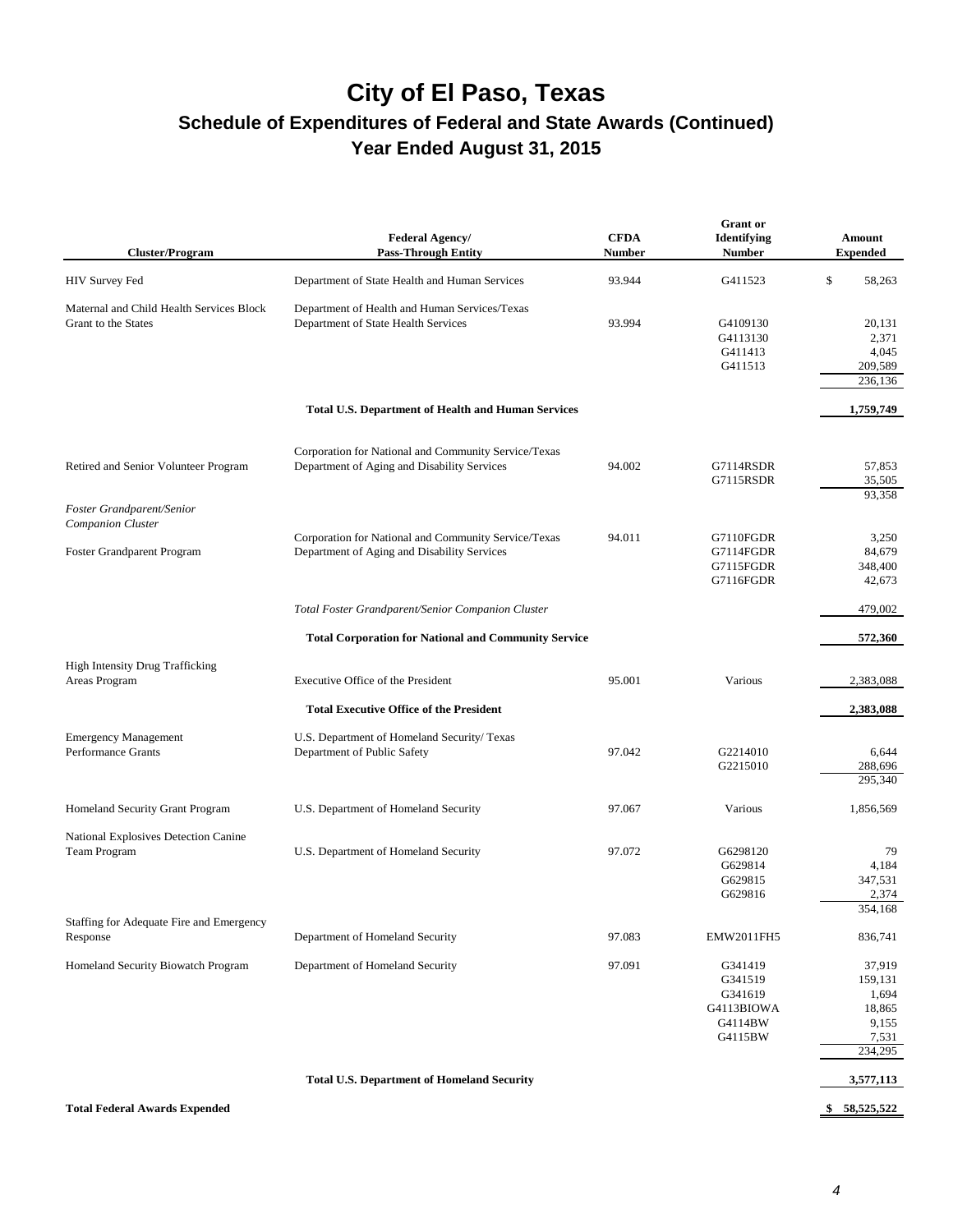| <b>Granting Agency/Grant Program</b>                     | <b>Grant</b> or<br><b>Identifying Number</b> | <b>Amount</b><br><b>Expended</b> |
|----------------------------------------------------------|----------------------------------------------|----------------------------------|
| <b>Texas Department of State Health Services</b>         |                                              |                                  |
| Tuberculosis Prevention and Control                      | Various                                      | \$<br>369,168                    |
| Area Info Center                                         | Various                                      | 246,856                          |
| <b>Immunization - Locals</b>                             | Various                                      | 571,631                          |
| <b>Total Texas Department of State Health Services</b>   |                                              | 1,187,655                        |
| <b>Texas Commission on the Arts</b>                      |                                              |                                  |
| TCA ECA EPMA Exhibition Operational Support              | Various                                      | 15,500                           |
| <b>TCA</b> Operation                                     | G15C454102                                   | 14,000                           |
| <b>TCA Sub Granting</b>                                  | G15C454106                                   | 28,000                           |
| <b>TCA EPMA Education Program Support</b>                | Various                                      | 6,873                            |
| <b>TCA CAD Cultural Program Support</b>                  | G15C454104                                   | 750                              |
| <b>TCA CAD Program Support</b>                           | Various                                      | 6,750                            |
| Animating the Kress Collection                           | G14A454106                                   | 19,564                           |
|                                                          |                                              | 91,437                           |
| <b>Total Texas Commission on the Arts</b>                |                                              | 91,437                           |
| <b>Texas Department of Housing and Community Affairs</b> |                                              |                                  |
| Homeless Housing and Services Program (HHSP)             | G71HHSPGR4                                   | 119,825                          |
| Homeless Housing and Services Program (HHSP) 5th Round   | G71HHSPGR5                                   | 439,060                          |
|                                                          |                                              | 558,885                          |
| <b>Total Department of Housing and Community Affairs</b> |                                              | 558,885                          |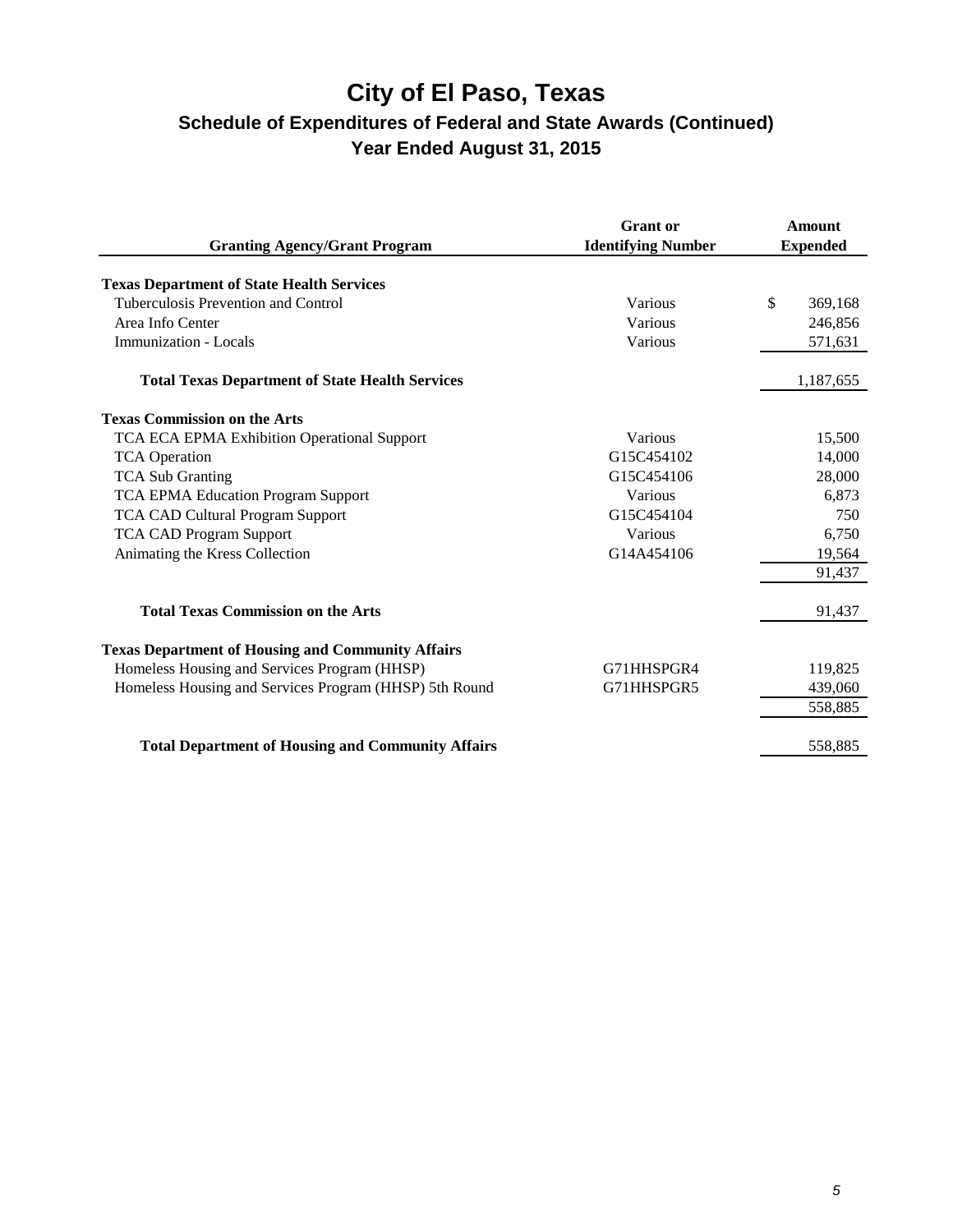|                                                                    | <b>Grant</b> or           | <b>Amount</b>   |
|--------------------------------------------------------------------|---------------------------|-----------------|
| <b>Granting Agency/Grant Program</b>                               | <b>Identifying Number</b> | <b>Expended</b> |
| <b>Humanities Texas</b>                                            |                           |                 |
| HTX EPMH Education Program Support                                 | G20134438                 | \$<br>(132)     |
| <b>Texas Juvenile Justice Department</b>                           |                           |                 |
| Juvenile Diversion Program                                         | G2012_0176                | 457             |
| <b>Texas Government Code 434.01 Veterans Assistance Commission</b> |                           |                 |
| Veterans Court Program                                             | GSVET15                   | 25,477          |
| <b>Texas Auto Burglary and Theft Prevention Authority</b>          |                           |                 |
| Auto Burglary and Theft Prevention Program                         | Various                   | 1,234,194       |
| <b>Texas Department of Public Safety</b>                           |                           |                 |
| Local Border Security Program                                      | Various                   | 387,237         |
| <b>U.S. Marshals Services</b>                                      |                           |                 |
| Lone Star Fugitive Task Force                                      | GFJLEOFY14                | 23,222          |
| <b>El Paso County</b>                                              |                           |                 |
| Juvenile Offender                                                  | G15MUNTJPD                | 46,806          |
| <b>Texas Commission on Environmental Quality</b>                   |                           |                 |
| <b>Bike Share Program</b>                                          | 5821111176                | 271,660         |
| Air Quality Program                                                | G582144047                | 154,048         |
| Local Air Program                                                  | Various                   | 276,724         |
| Texas Natural Gas Vehicle Grant Program                            | GS34CL0001                | 150,000         |
| <b>Total Texas Commission on Environmental Quality</b>             |                           | 852,432         |
| <b>TXDOT</b>                                                       |                           |                 |
| Operation                                                          | CIOT00018                 | (2,244)         |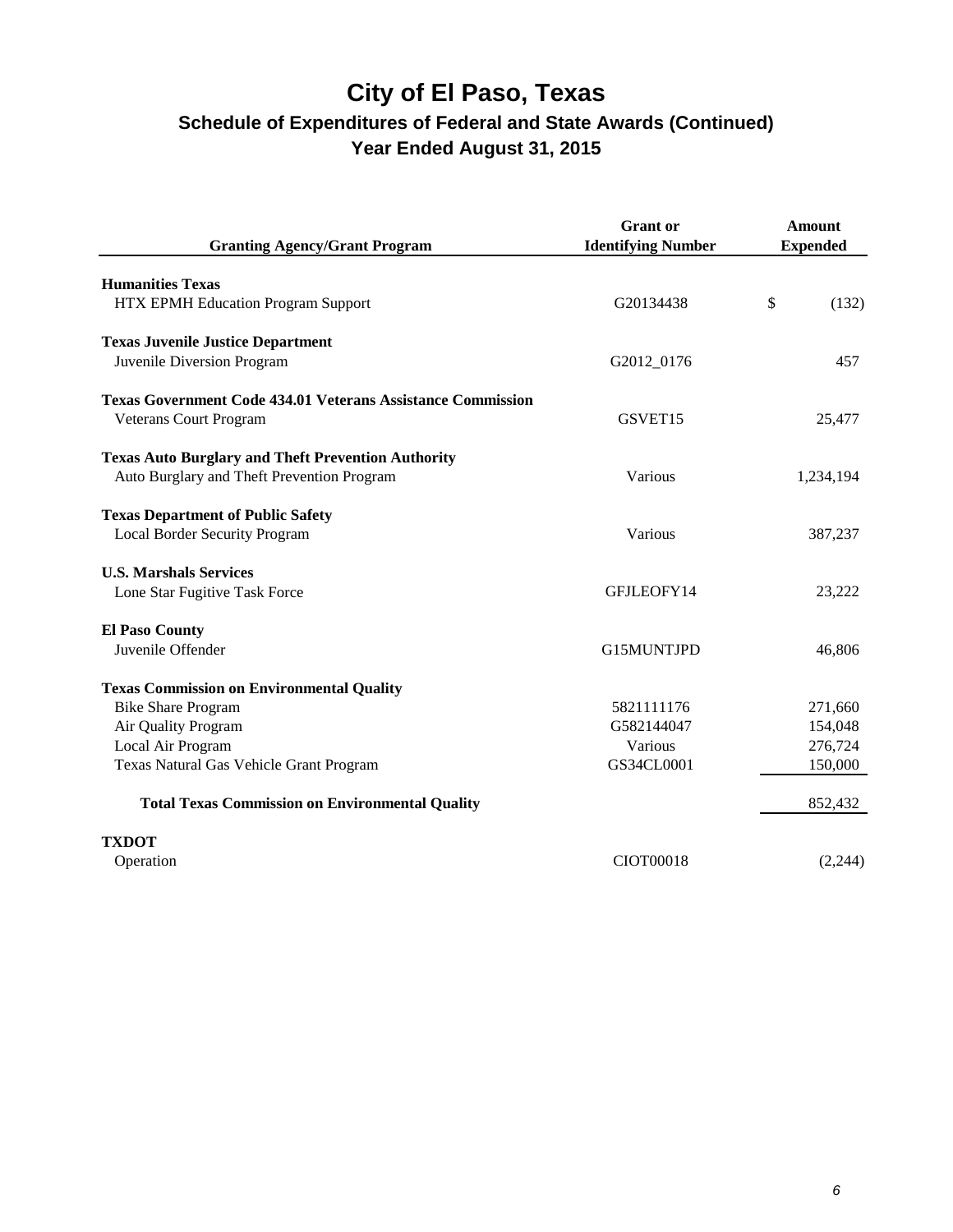| <b>Granting Agency/Grant Program</b>                           | <b>Grant</b> or<br><b>Identifying Number</b> | <b>Amount</b><br><b>Expended</b> |
|----------------------------------------------------------------|----------------------------------------------|----------------------------------|
| <b>Department of State Health Services (DSHS)</b>              |                                              |                                  |
| <b>HIV</b> Screening                                           | Various                                      | \$<br>399,923                    |
| HIV Survey - Fed                                               | G411423                                      | 837                              |
| <b>IDCU/Foodborne Assoc Infection</b>                          | G7115FGAT                                    | 67,222                           |
| <b>RLSS-LPHS-DSHS</b>                                          | Various                                      | 154,240                          |
| Zoonosis Control-Sterilization                                 | GS34AS0002                                   | 170,024                          |
| Infectious Disease Control                                     | G411516                                      | 4,737                            |
|                                                                |                                              | 796,983                          |
| <b>Total Department of State Health Services (DSHS)</b>        |                                              | 796,983                          |
| <b>Corporation for National &amp; Community Service (CNCS)</b> |                                              |                                  |
| <b>Foster Grandparents</b>                                     | G7114FGAT                                    | 4,774                            |
| <b>United States Department of Justice</b>                     |                                              |                                  |
| Juvenile Justice and Delinquency Prevention                    | OAG1450394                                   | (11)                             |
| <b>Texas Department of Aging and Disability Services</b>       |                                              |                                  |
| Retired and Senior Volunteer Program                           | Various                                      | 48,580                           |
| <b>Total State Awards Expended</b>                             |                                              | 5,255,752                        |
| <b>Total Federal and State Awards Expended</b>                 |                                              | 63,781,274                       |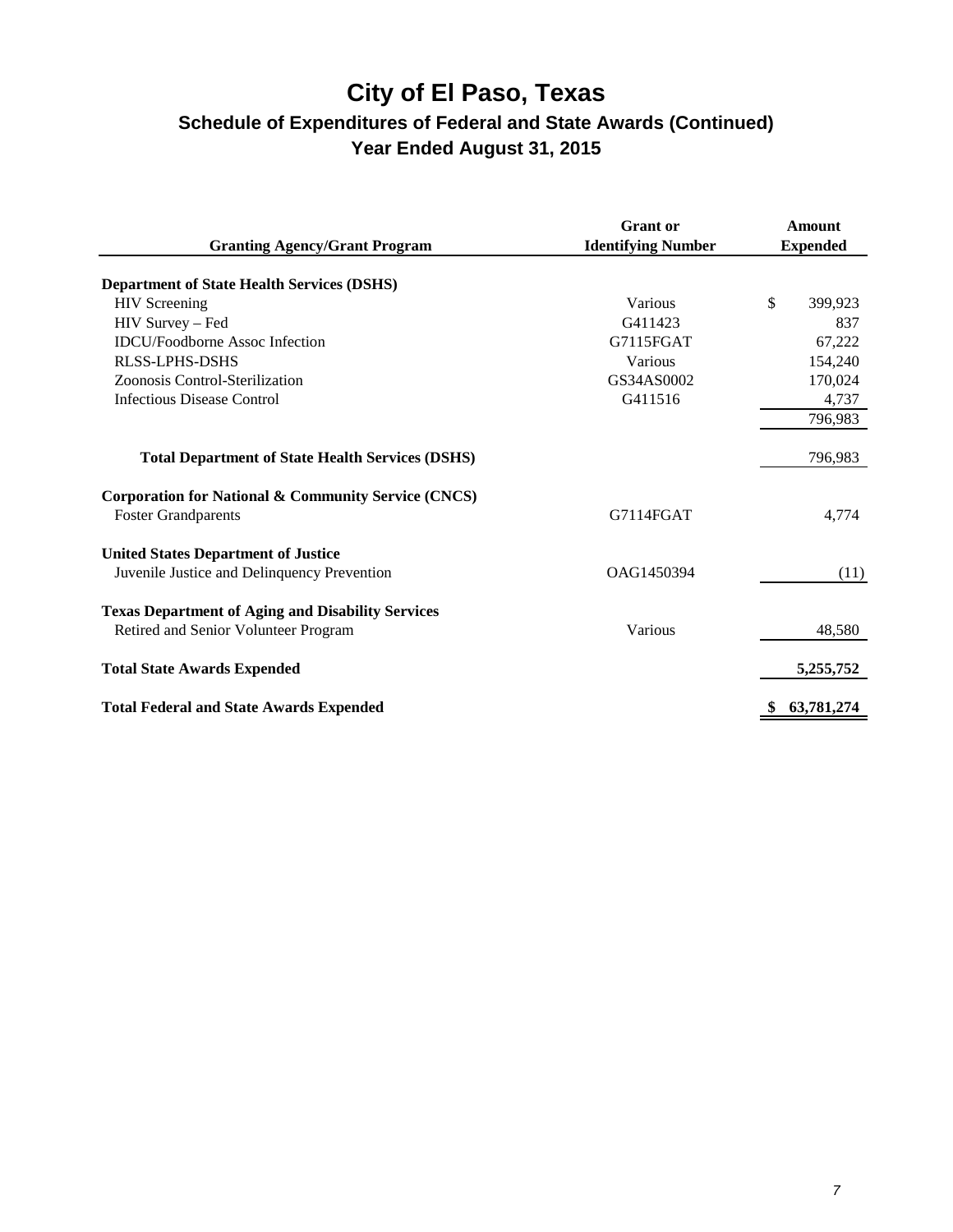#### *Notes to Schedule*

- 1. The accompanying schedules of expenditures of federal and state awards include the federal and state award activity of the City of El Paso, Texas (City) under programs of the federal and state government for the year ended August 31, 2015. The information in these schedules are presented in accordance with the requirements of the Office of Management and Budget (OMB) Circular A-133, *Audits of States, Local Governments, and Non-Profit Organizations* and the State of Texas *Uniform Grant Management Standards* issued by the Governor's Office of Budget and Planning. Because the schedules present only a selected portion of the operations of the City, it is not intended to and does not present the financial position, changes in net position or cash flows of the City.
- 2. Expenditures reported on the schedules of expenditures of federal and state awards are reported on the accrual basis of accounting. Federal expenditures are recognized following, as applicable, either the cost principles in OMB A-87, or the cost principles contained in Title 2 U.S. *Code of Federal Regulations* Part 200, *Uniform Administrative Requirements, Cost Principles, and Audit Requirements for Federal Awards*, wherein certain types of expenditures are not allowable or are limited as to reimbursement. Pass-through entity identifying numbers are presented where available.

| Program                                  | <b>CFDA</b><br><b>Number</b> | <b>Subrecipient</b>     | Amount<br><b>Provided</b> |
|------------------------------------------|------------------------------|-------------------------|---------------------------|
| <b>Federal Subrecipient Awards</b>       |                              |                         |                           |
| CDBG – Entitlement Grants Cluster        |                              |                         |                           |
| <b>Community Development Block</b>       |                              |                         |                           |
| <b>Grants/Entitlement Grants</b>         | 14.218                       | Various                 | \$<br>1,197,730           |
| <b>Emergency Shelter Grants Program</b>  | 14.231                       | <b>Various</b>          | 512.469                   |
| Housing Opportunities for                |                              | International           |                           |
| Persons with AIDS                        | 14.241                       | <b>AIDS</b> Empowerment | 347,593                   |
| <b>Empowerment Zones Program</b>         | 14.244                       | Various                 | 301,048                   |
| <b>Total Federal Subrecipient Awards</b> |                              |                         | 2,358,840                 |

3. Of the federal and state expenditures presented in this schedule, the City provided federal and state awards to subrecipients as follows: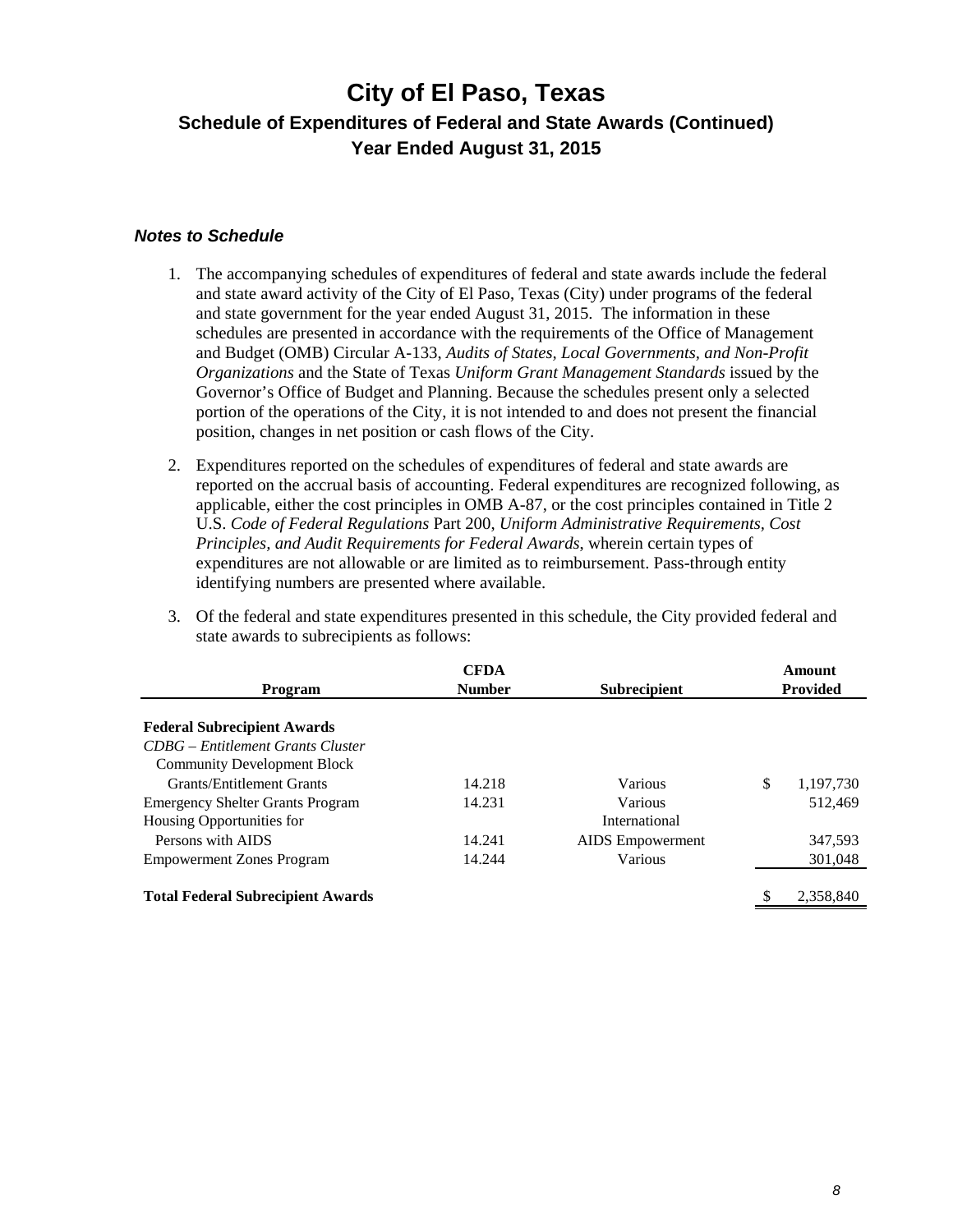| Program                                                                             | <b>CFDA</b><br><b>Number</b> | <b>Subrecipient</b> | Amount<br><b>Provided</b> |
|-------------------------------------------------------------------------------------|------------------------------|---------------------|---------------------------|
| <b>State Subrecipient Awards</b><br>Homeless Housing and Services<br>Program (HHSP) | N/A                          | Various             | 538,647                   |
| <b>Total State Subrecipient Awards</b>                                              |                              |                     | \$<br>538,647             |

4. The City administers federal loan programs. These programs are initiated with a grant of federal funds and are sustained after the original money is distributed in loans by using principal payments for subsequent loans to qualified borrowers. The interest received is considered to be program income and is used to pay administrative costs associated with the programs as well as for subsequent loans. As of August 31, 2015, outstanding principal balances of these loans were as follows:

| <b>Federal Grantor/Program Title</b>                         | <b>CFDA</b><br><b>Number</b> | Loans<br>Receivable<br><b>Principal</b> |
|--------------------------------------------------------------|------------------------------|-----------------------------------------|
|                                                              |                              |                                         |
| Department of Housing and Urban Development:                 |                              |                                         |
| <b>Community Development Block Grants/Entitlement Grants</b> | 14.218                       | \$<br>9,348,561                         |
| <b>HOME</b> Investment Partnerships Program                  | 14.239                       | 33,663,543                              |
| <b>Empowerment Zones Program</b>                             | 14.244                       | 1,242,671                               |
|                                                              |                              |                                         |
| Total revolving loans                                        |                              | S<br>44,254,775                         |

- 5. During fiscal year ended August 31, 1992, the City received a \$3,000,000 federal loan for construction work on the International Zaragosa Bridge. The balance of the loan at August 31, 2015 is \$650,000.
- 6. The accompanying schedule reflects certain adjustments resulting from fiscal adjustments to closed grants and transfers between grants. As a result, certain grants show negative expenditures.
- 7. Federal and state financial assistance programs are reported in the City's financial statements primarily in the Community Development Block Grants and Nonmajor Governmental Funds. Certain programs are included in the enterprise funds, of which certain grants are reported as capital contributions in the Income (Loss) Before Capital Contributions and Transfers section of the Statement of Revenues, Expenses, and Changes in Fund Net Assets (Deficit) Proprietary Funds.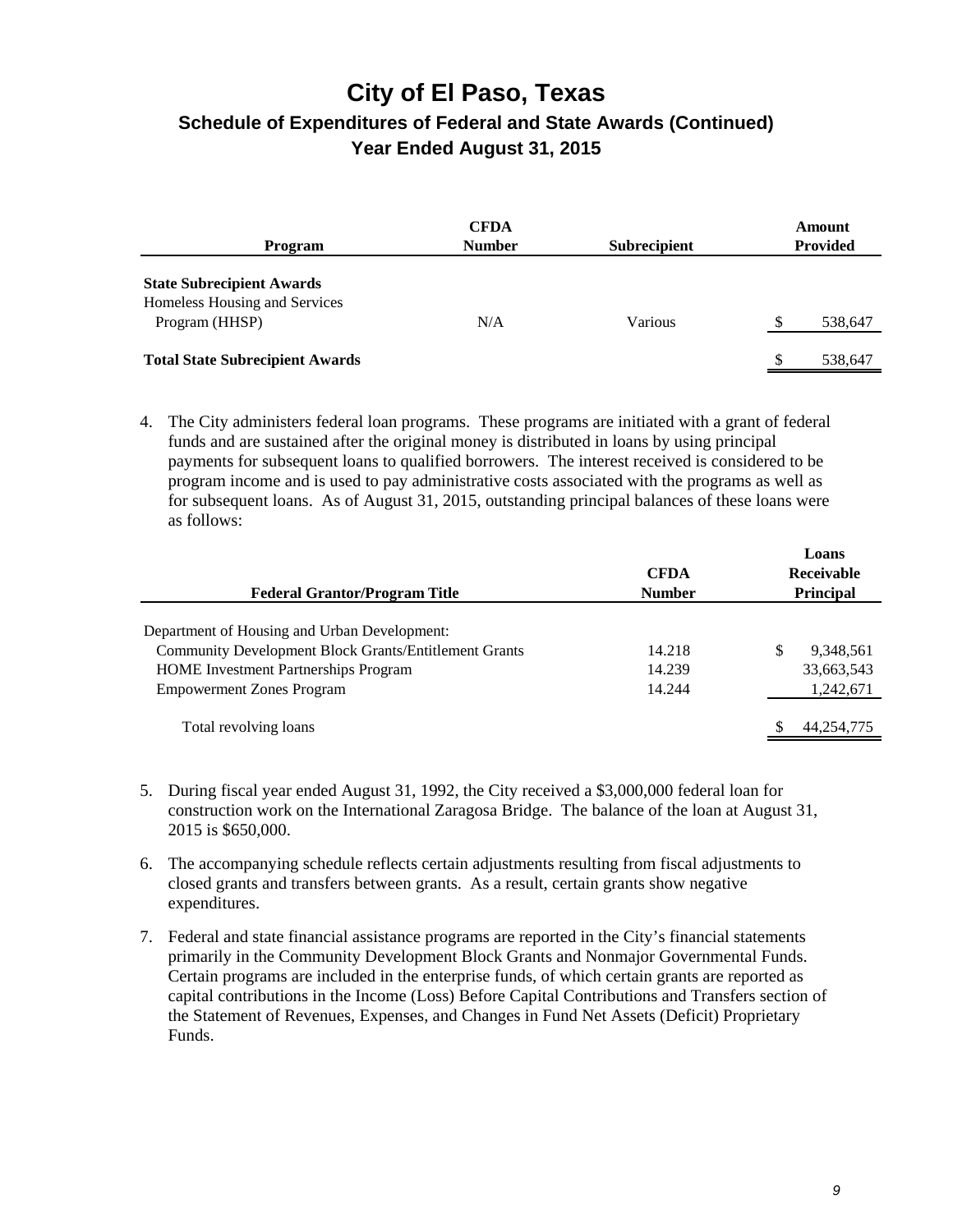

### **Independent Auditor's Report on Internal Control Over Financial Reporting and on Compliance and Other Matters Based on an Audit of the Financial Statements Performed in Accordance with**  *Government Auditing Standards* **and the State of Texas** *Uniform Grant Management Standards*

The Honorable Mayor and Members of the City Council City of El Paso, Texas El Paso, Texas

We have audited, in accordance with auditing standards generally accepted in the United States of America and the standards applicable to financial audits contained in *Government Auditing Standards*, issued by the Comptroller General of the United States and the State of Texas *Uniform Grant Management Standards*, issued by the Governor's Office of Budget and Planning, the financial statements of the governmental activities, the business-type activities, the aggregate discretely presented component units, each major fund, and the aggregate remaining fund information of the City of El Paso, Texas (the City) , as of and for the year ended August 31, 2015, and the related notes to the financial statements, which collectively comprise the City's basic financial statements, and have issued our report thereon dated March 30, 2016, which contained an Emphasis of Matter paragraph regarding a change in accounting principle. Our report includes a reference to other auditors who audited the financial statements of the El Paso Water Utilities, a discretely presented component unit of the City, and the El Paso City Employees' Pension Fund, a fiduciary fund included within the aggregate remaining fund information, as described in our report on the City's financial statements. This report does not include the results of the other auditor's testing of internal control over financial reporting or compliance and other matters that are reported on separately by those auditors. The financial statements of the El Paso Firemen and Policemen's Pension Fund, a component unit included in the financial statements of the aggregate discretely presented component units, were not audited in accordance *Government Auditing Standards* and the State of Texas *Uniform Grant Management Standards*.

#### *Internal Control Over Financial Reporting*

Management of the City is responsible for establishing and maintaining effective internal control over financial reporting (internal control). In planning and performing our audit, we considered the City's internal control to determine the audit procedures that are appropriate in the circumstances for the purpose of expressing our opinions on the financial statements, but not for the purpose of expressing an opinion on the effectiveness of the City's internal control. Accordingly, we do not express an opinion on the effectiveness of the City's internal control.

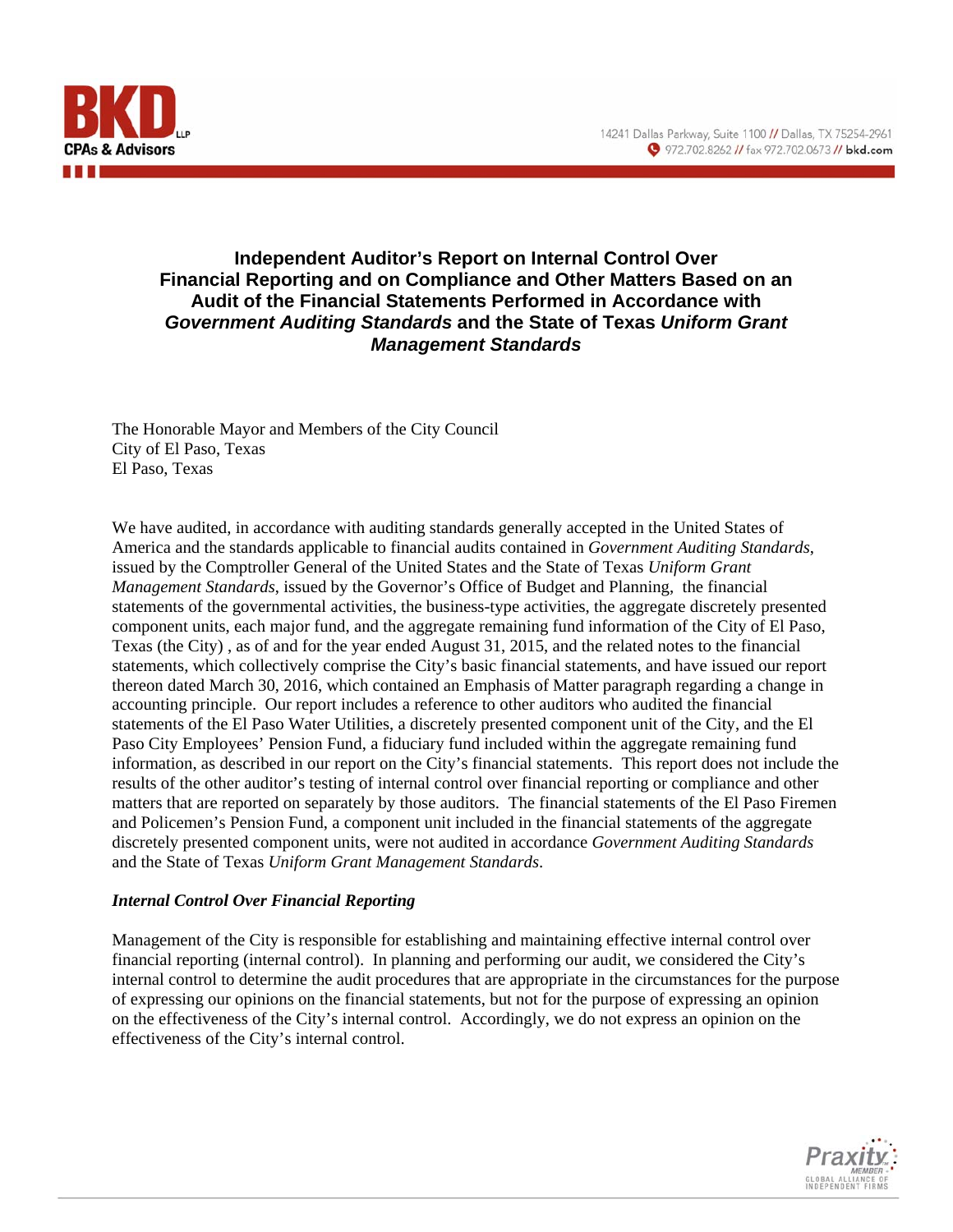A deficiency in internal control exists when the design or operation of a control does not allow management or employees, in the normal course of performing their assigned functions, to prevent or detect and correct misstatements on a timely basis. A material weakness is a deficiency, or a combination of deficiencies, in internal control, such that there is a reasonable possibility that a material misstatement of the City's financial statements will not be prevented or detected and corrected on a timely basis. A significant deficiency is a deficiency, or a combination of deficiencies, in internal control that is less severe than a material weakness, yet important enough to merit attention by those charged with governance.

Our consideration of internal control was for the limited purpose described in the first paragraph of this section and was not designed to identify all deficiencies in internal control that might be material weaknesses or significant deficiencies and therefore, material weakness or significant deficiencies may exist that were not identified. Given these limitations, during our audit we did not identify any deficiencies in internal control that we consider to be material weaknesses. We identified a deficiency in internal control described in the accompanying schedule of findings and questioned costs as item 2015- 001 that we consider to be a significant deficiency in internal control.

#### *Compliance and Other Matters*

As part of obtaining reasonable assurance about whether the City's financial statements are free of material misstatement, we performed tests of its compliance with certain provisions of laws, regulations, contracts and grant agreements, noncompliance with which could have a direct and material effect on the determination of financial statement amounts. However, providing an opinion on compliance with those provisions was not an objective of our audit and, accordingly, we do not express such an opinion. The results of our tests disclosed no instances of noncompliance or other matters that are required to be reported under *Government Auditing Standards* or the State of Texas *Uniform Grant Management Standards*.

#### *The City's Response to Findings*

The City's response to the findings identified in our audit are described in the accompanying schedule of findings and questioned costs. The City's response was not subjected to the auditing procedures applied in the audit of the financial statements and, accordingly, we express no opinion on it.

We noted certain matters that we reported to the City's management in a separate letter dated March 30, 2016.

#### *Purpose of this Report*

The purpose of this report is solely to describe the scope of our testing of internal control and compliance and the results of that testing, and not to provide an opinion on the effectiveness of the City's internal control or on compliance. This report is an integral part of an audit performed in accordance with *Government Auditing Standards* and the State of Texas *Uniform Grant Management Standards* in considering the City's internal control and compliance. Accordingly, this communication is not suitable for any other purpose.

BKDUP

Dallas, Texas March 30, 2016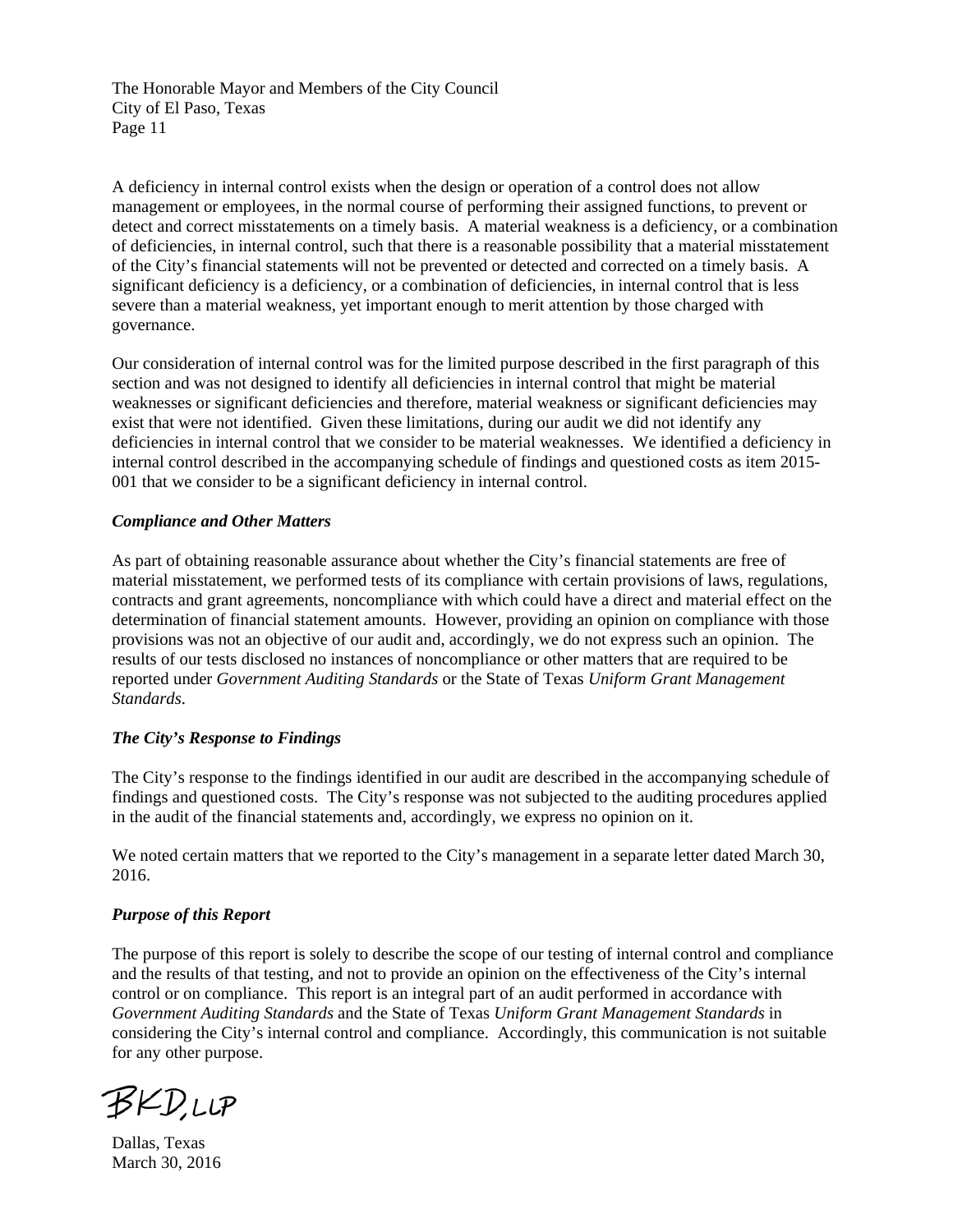

### **Report on Compliance for Each Major Federal and State Program; Report on Internal Control Over Compliance; and Report on Schedule of Expenditures of Federal Awards Required by OMB Circular A-133**

### **Independent Auditor's Report**

The Honorable Mayor and Members of the City Council City of El Paso, Texas El Paso, Texas

### **Report on Compliance for Each Major Federal and State Program**

We have audited the City of El Paso, Texas's (the City) compliance with the types of compliance requirements described in the *OMB Compliance Supplement* and the State of Texas *Uniform Grant Management Standards* that could have a direct and material effect on each of its major federal and state programs for the year ended August 31, 2015. The City's major federal and state programs are identified in the summary of auditor's results section of the accompanying schedule of findings and questioned costs.

The City's basic financial statements include operations of the Public Service Board – El Paso Water Utilities (EPWU), a discretely presented component unit of the City, which received less than \$500,000 in federal awards for the year ended February 28, 2015, which are not included in the schedule during the year ended August 31, 2015. Our audit, described below, did not include the operations of the EPWU because the component unit did not require an audit in accordance with OMB Circular A-133.

#### *Management's Responsibility*

Management is responsible for compliance with the requirements of laws, regulations, contracts, and grants applicable to its federal and state programs.

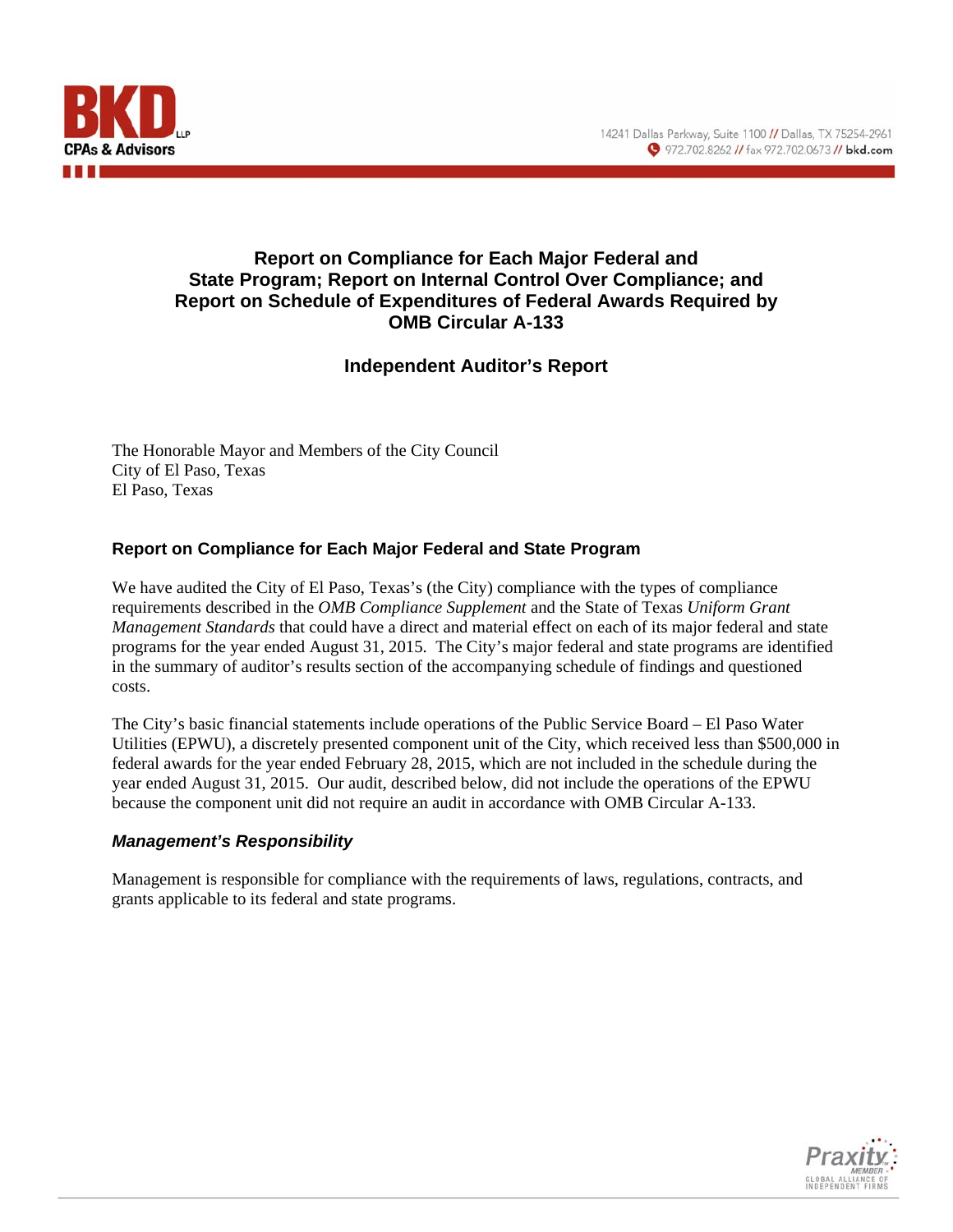### *Auditor's Responsibility*

Our responsibility is to express an opinion on the compliance for each of the City's major federal and state programs based on our audit of the types of compliance requirements referred to above. We conducted our audit of compliance in accordance with auditing standards generally accepted in the United States of America; the standards applicable to financial audits contained in *Government Auditing Standards*, issued by the Comptroller General of the United States; OMB Circular A-133, *Audits of States, Local Governments, and Non-Profit Organizations*, and the State of Texas *Uniform Grant Management Standards*. Those standards, OMB Circular A-133 and the State of Texas *Uniform Grant Management Standards* require that we plan and perform the audit to obtain reasonable assurance about whether noncompliance with the types of compliance requirements referred to above that could have a direct and material effect on a major federal or state program occurred. An audit includes examining, on a test basis, evidence about the City's compliance with those requirements and performing such other procedures as we considered necessary in the circumstances.

We believe that our audit provides a reasonable basis for our opinion on compliance for each major federal and state program. However, our audit does not provide a legal determination on the City's compliance.

#### *Basis for Qualified Opinion on HOME Investment Partnerships (HOME) Program*

As described in item 2015-003 in the accompanying schedule of findings and questioned costs, the City did not comply with requirements regarding Special Tests and Provisions – Housing Quality Standards for its HOME program. Compliance with such requirements is necessary, in our opinion, for the City to comply with requirements applicable to that program.

#### *Qualified Opinion on HOME Investment Partnerships (HOME) Program*

In our opinion, except for the noncompliance described in the Basis for Qualified Opinion paragraph, the City complied, in all material respects, with the types of compliance requirements referred to above that could have a direct and material effect on HOME for the year ended August 31, 2015.

#### *Unmodified Opinion on Each of the Other Major Federal and State Program*

In our opinion, the City complied, in all material respects, with the compliance requirements referred to above that could have a direct and material effect on each of its other major federal and state programs identified in the summary of auditor's results section of the accompanying schedule of findings and questioned costs for the year ended August 31, 2015.

#### *Other Matters*

The City's response to the noncompliance findings identified in our audit are described in the accompanying schedule of findings and questioned costs. The City's response was not subjected to the auditing procedures applied in the audit of compliance and, accordingly, we express no opinion on the response.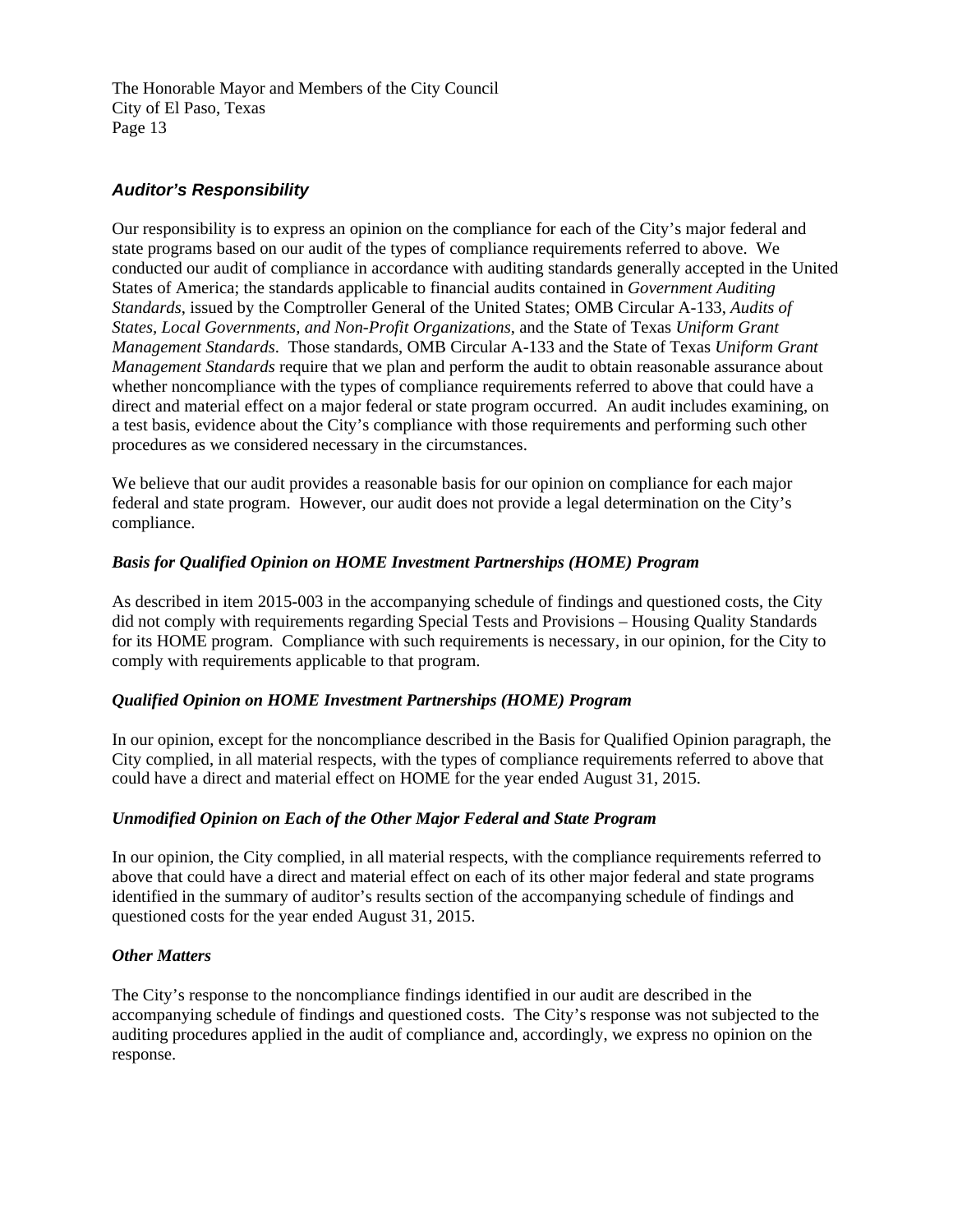#### **Report on Internal Control Over Compliance**

Management of the City is responsible for establishing and maintaining effective internal control over compliance with the types of compliance requirements referred to above. In planning and performing our audit of compliance, we considered the City's internal control over compliance with the types of requirements that could have a direct and material effect on each major federal and state program to determine the auditing procedures that are appropriate in the circumstances for the purpose of expressing our opinion on compliance for each major federal and state program and to test and report on internal control over compliance in accordance with OMB Circular A-133 and the State of Texas *Uniform Grant Management Standards*, but not for the purpose of expressing an opinion on the effectiveness of internal control over compliance. Accordingly, we do not express an opinion on the effectiveness of the City's internal control over compliance.

Our consideration of internal control over compliance was for the limited purpose described in the preceding paragraph and was not designed to identify all deficiencies in internal control over compliance that might be material weaknesses or significant deficiencies and therefore, there can be no assurance that all material weaknesses or significant deficiencies have been identified. However, as discussed below, we identified certain deficiencies in internal control over compliance that we consider to be a material weakness and a significant deficiency.

A deficiency in internal control over compliance exists when the design or operation of a control over compliance does not allow management or employees, in the normal course of performing their assigned functions, to prevent, or detect and correct, noncompliance with a type of compliance requirement of a federal or state program on a timely basis. A material weakness in internal control over compliance is a deficiency, or combination of deficiencies, in internal control over compliance such that there is a reasonable possibility that material noncompliance with a type of compliance requirement of a federal or state program will not be prevented, or detected and corrected, on a timely basis. We consider the deficiency in internal control over compliance described in the accompanying schedule of findings and questioned costs as item 2015-003 to be a material weakness.

A significant deficiency in internal control over compliance is a deficiency, or a combination of deficiencies, in internal control over compliance with a type of compliance requirement of a federal or state program that is less severe than a material weakness in internal control over compliance, yet important enough to merit attention by those charged with governance. We consider the deficiency in internal control over compliance described in the accompanying schedule of findings and questioned costs as item 2015-002 to be a significant deficiency.

The City's response to the findings identified in our audit are described in the accompanying schedule of findings and questioned costs. The City's response was not subjected to the auditing procedures applied in the audit of compliance and, accordingly, we express no opinion on the response.

The purpose of this report on internal control over compliance is solely to describe the scope of our testing of internal control over compliance and the results of that testing based on the requirements of OMB Circular A-133 and the State of Texas *Uniform Grant Management Standards*. Accordingly, this report is not suitable for any other purpose.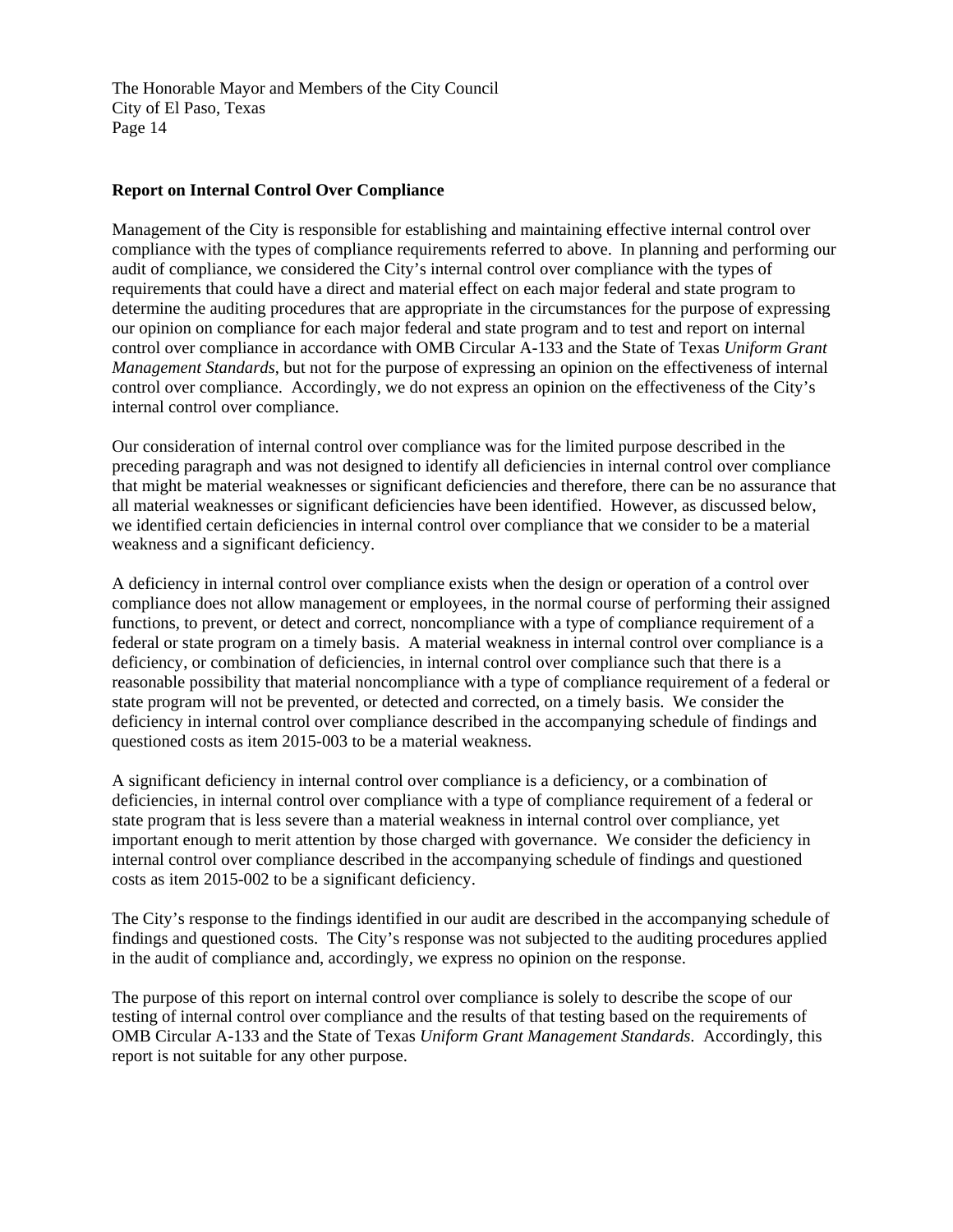#### *Report on Schedule of Expenditures of Federal and State Awards*

We have audited the financial statements of the governmental activities, the business-type activities, the aggregate discretely presented component units, each major fund, and the aggregate remaining fund information of the City of El Paso, Texas as of and for the year ended August 31, 2015, and the related notes to the financial statements, which collectively comprise the City's basic financial statements. We issued our report thereon dated March 30, 2016, which contained an unmodified opinion on those financial statements, an Emphasis of Matter paragraph regarding a change in accounting principle, and a reference to the reports of other auditors. Our audit was performed for the purpose of forming opinions on the financial statements that collectively comprise the City's basic financial statements. The accompanying schedule of expenditures of federal and state awards is presented for purposes of additional analysis as required by OMB Circular A-133, *Audits of States, Local Governments and Non-Profit Organizations*, and the State of Texas *Uniform Grant Management Standards,* and is not a required part of the basic financial statements. Such information is the responsibility of management and was derived from and relates directly to the underlying accounting and other records used to prepare the basic financial statements. The information has been subjected to the auditing procedures applied in the audit of the financial statements and certain additional procedures, including comparing and reconciling such information directly to the underlying accounting and other records used to prepare the basic financial statements or to the basic financial statements themselves, and other additional procedures in accordance with auditing standards generally accepted in the United States of America. In our opinion, the schedule of expenditures of federal and state awards is fairly stated in all material respects in relation to the basic financial statements as a whole.

BKD,LLP

Dallas, Texas April 21, 2016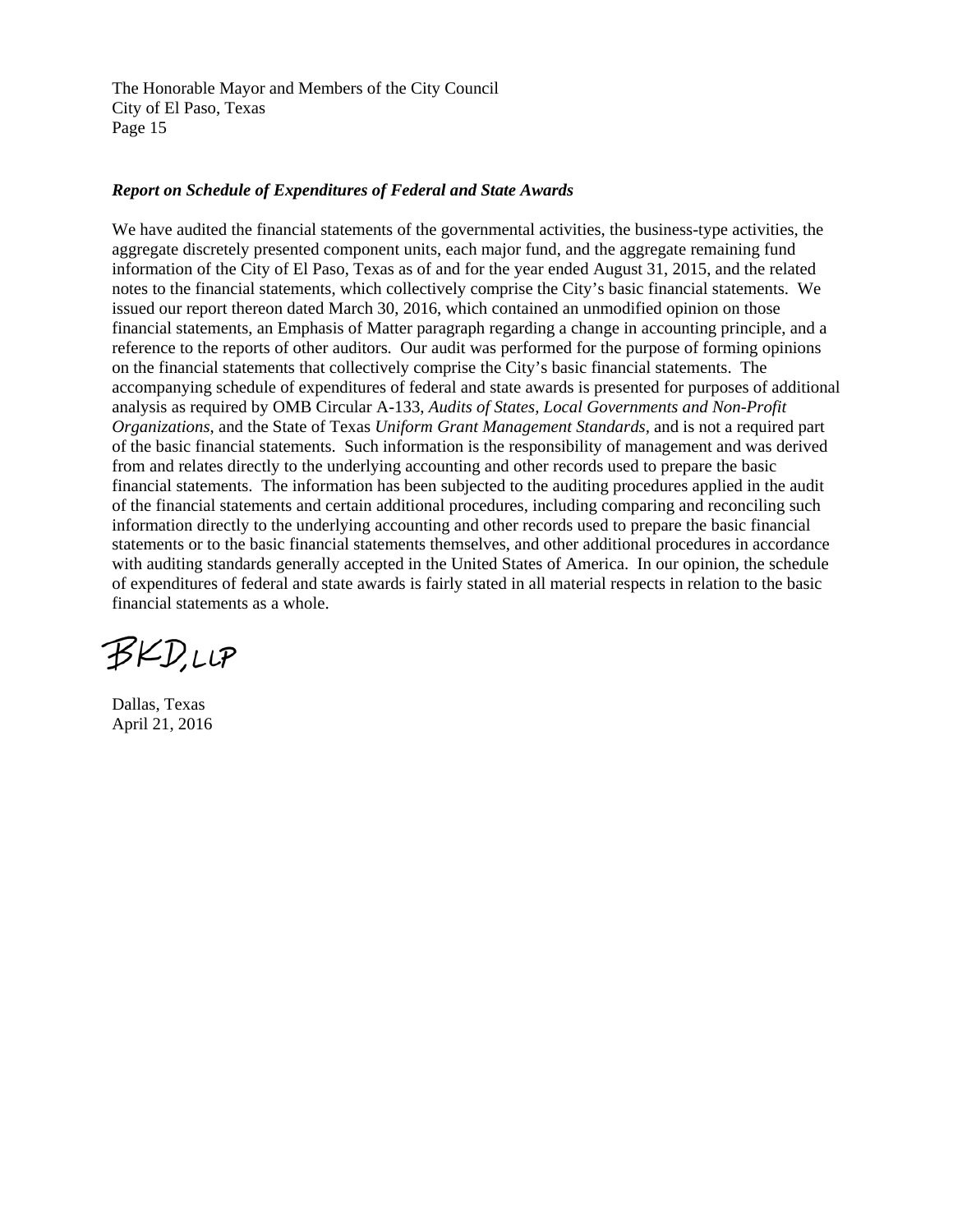### *Summary of Auditor's Results*

| 1. | The opinions expressed in the independent auditor's report were:                                                     |           |         |                                                                                          |                |  |
|----|----------------------------------------------------------------------------------------------------------------------|-----------|---------|------------------------------------------------------------------------------------------|----------------|--|
|    | $\boxtimes$ Unmodified                                                                                               | Qualified | Adverse | Disclaimer                                                                               |                |  |
| 2. |                                                                                                                      |           |         | The independent auditor's report on internal control over financial reporting disclosed: |                |  |
|    | Significant deficiency(ies)?                                                                                         |           |         | $\boxtimes$ Yes                                                                          | None reported  |  |
|    | Material weakness(es)?                                                                                               |           |         | Yes                                                                                      | $\boxtimes$ No |  |
| 3. | Noncompliance considered material to the financial statements<br>was disclosed by the audit?                         |           |         | Yes                                                                                      | $\boxtimes$ No |  |
|    | <b>Federal Awards</b>                                                                                                |           |         |                                                                                          |                |  |
| 4. | The independent auditor's report on internal control over compliance for major federal awards<br>programs disclosed: |           |         |                                                                                          |                |  |
|    | Significant deficiency(ies)?                                                                                         |           |         | $\boxtimes$ Yes                                                                          | None reported  |  |
|    | Material weakness(es)?                                                                                               |           |         | $\boxtimes$ Yes                                                                          | N <sub>0</sub> |  |
|    |                                                                                                                      |           |         |                                                                                          |                |  |

5. The opinions expressed in the independent auditor's report on compliance for major federal awards were:

| Unmodified  | Qualified    | Adverse | Disclaimer |  |
|-------------|--------------|---------|------------|--|
| $WIC -$     | Home         |         |            |  |
| 10.557;     | Investment   |         |            |  |
| Airport     | Partnerships |         |            |  |
| Improvement | $Programs -$ |         |            |  |
| $Program -$ | 14.239       |         |            |  |
| 20.106;     |              |         |            |  |
| $HIDTA -$   |              |         |            |  |
| 95.001      |              |         |            |  |
|             |              |         |            |  |
|             |              |         |            |  |

6. The audit disclosed findings required to be reported by OMB  $\Box$  Yes  $\Box$  No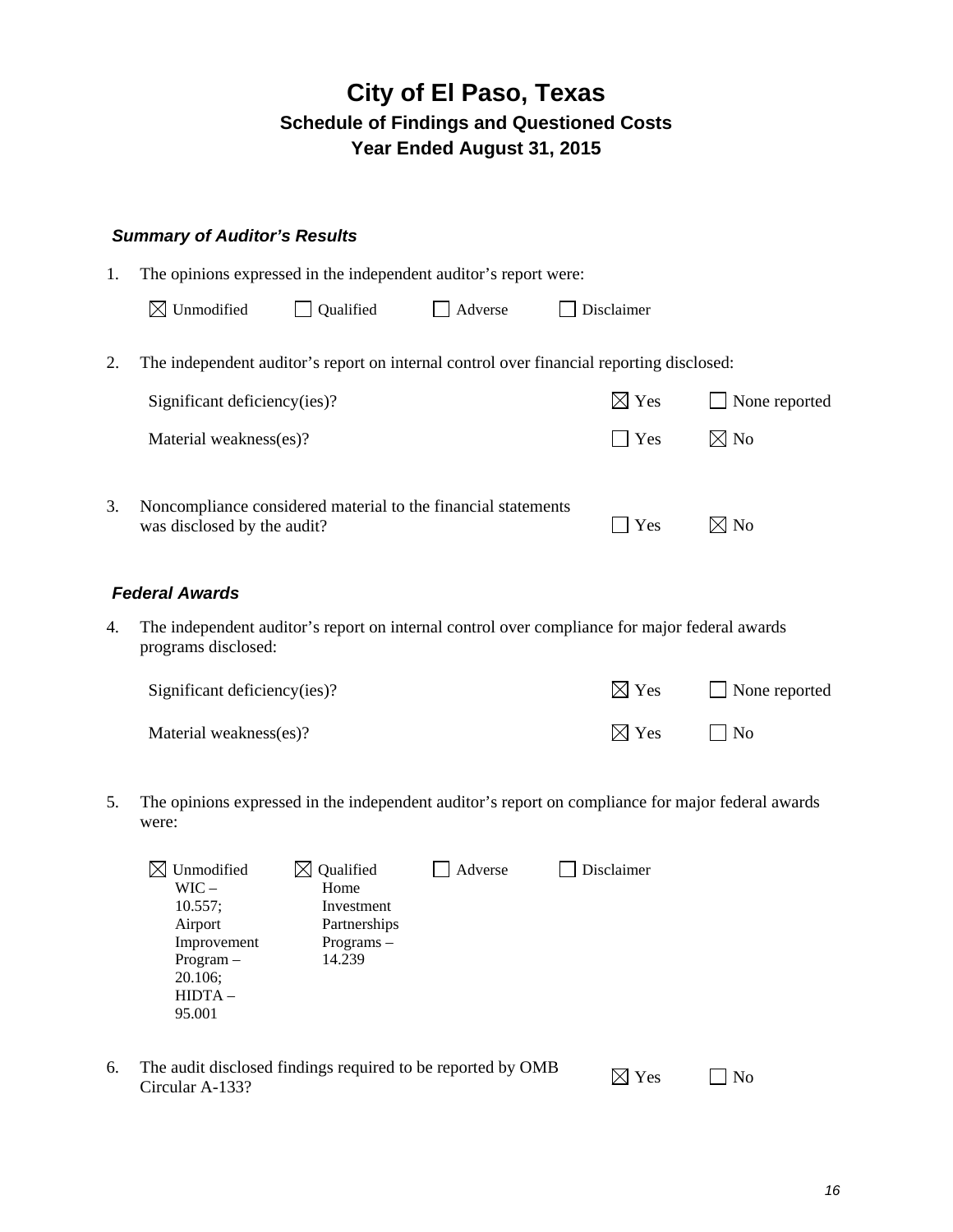7. The City's major federal programs were:

| <b>Cluster/Program</b>                                                        | <b>CFDA Number</b> |
|-------------------------------------------------------------------------------|--------------------|
| Special Supplemental Nutrition Program for Women, Infants, and Children (WIC) | 10.557             |
| Home Investment Partnerships Program                                          | 14.239             |
| Airport Improvement Program                                                   | 20.106             |
| High Intensity Drug Trafficking Areas Program                                 | 95.001             |

8. The threshold used to distinguish between Type A and Type B programs as those terms are defined in OMB Circular A-133 was \$1,755,766.

| The City qualified as a low-risk auditee as that term is defined in |                 |           |
|---------------------------------------------------------------------|-----------------|-----------|
| <b>OMB</b> Circular A-133?                                          | $\boxtimes$ Yes | $\Box$ No |

#### *State Awards*

10. The independent auditor's report on internal control over compliance for major state awards programs disclosed:

| Significant deficiency(ies)? | $\vert$   Yes | $\boxtimes$ None reported |
|------------------------------|---------------|---------------------------|
| Material weakness(es)?       | $\Box$ Yes    | $\boxtimes$ No            |

11. The opinions expressed in the independent auditor's report on compliance for major state awards were:

|  | $\boxtimes$ Unmodified |  |
|--|------------------------|--|
|--|------------------------|--|

 $\overline{\phantom{0}}$ 

Qualified Adverse Disclaimer

12. The audit disclosed findings required to be reported by the State of Texas *Uniform Grant Management Standards*:  $\Box$  Yes  $\boxtimes$  No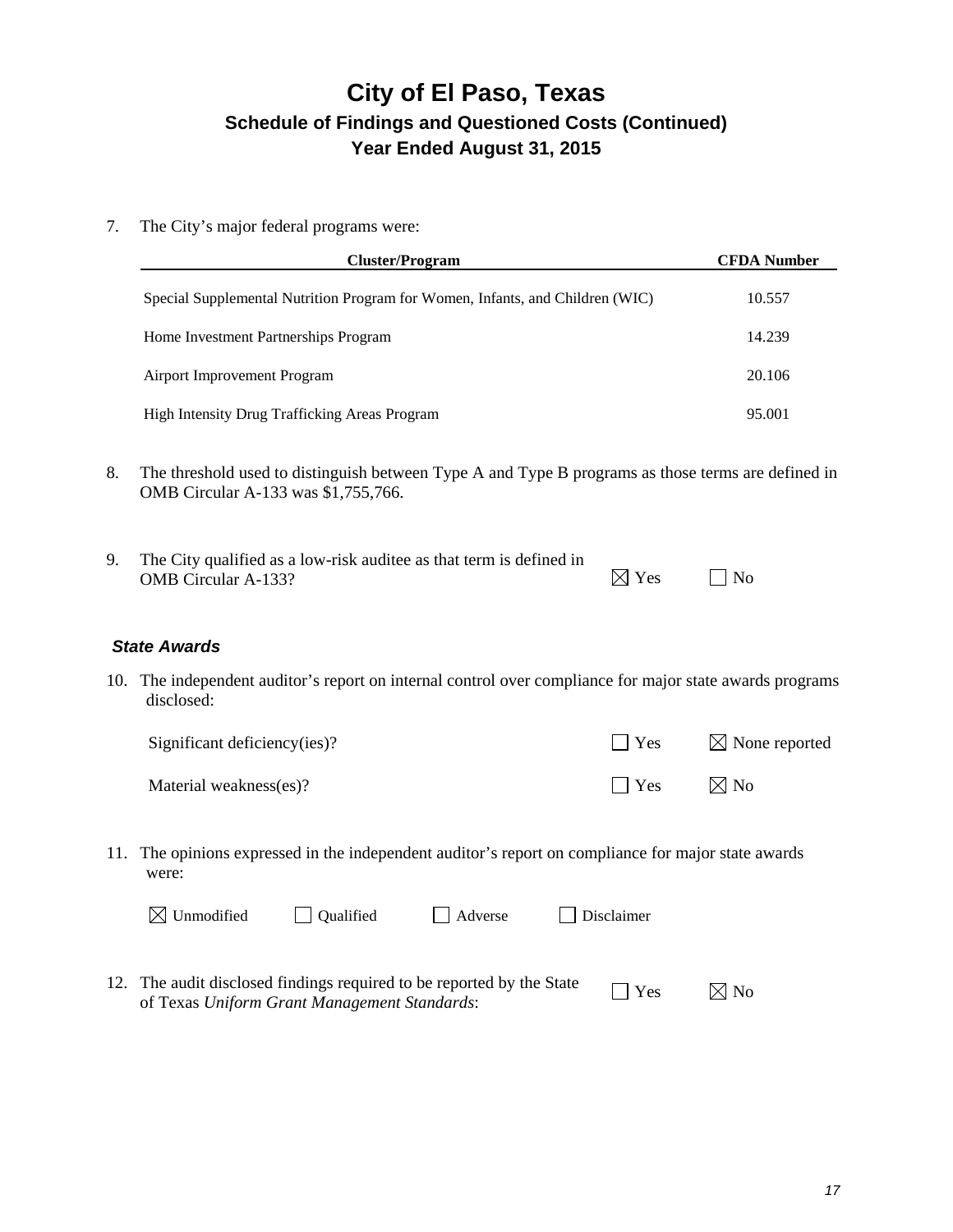13. The City's major state programs were:

**Cluster/Program**

Auto Burglary and Theft Prevention Program Local Border Security Program

- 14. The threshold used to distinguish between Type A and Type B programs as those terms are defined in the State of Texas *Uniform Grants Management Standards* was \$300,000.
- 15. The City qualified as a low-risk auditee as that term is defined in The City qualitied as a low-risk auditee as that term is defined in  $\boxtimes$  Yes  $\Box$  No the State of Texas *Uniform Grant Management Standards*?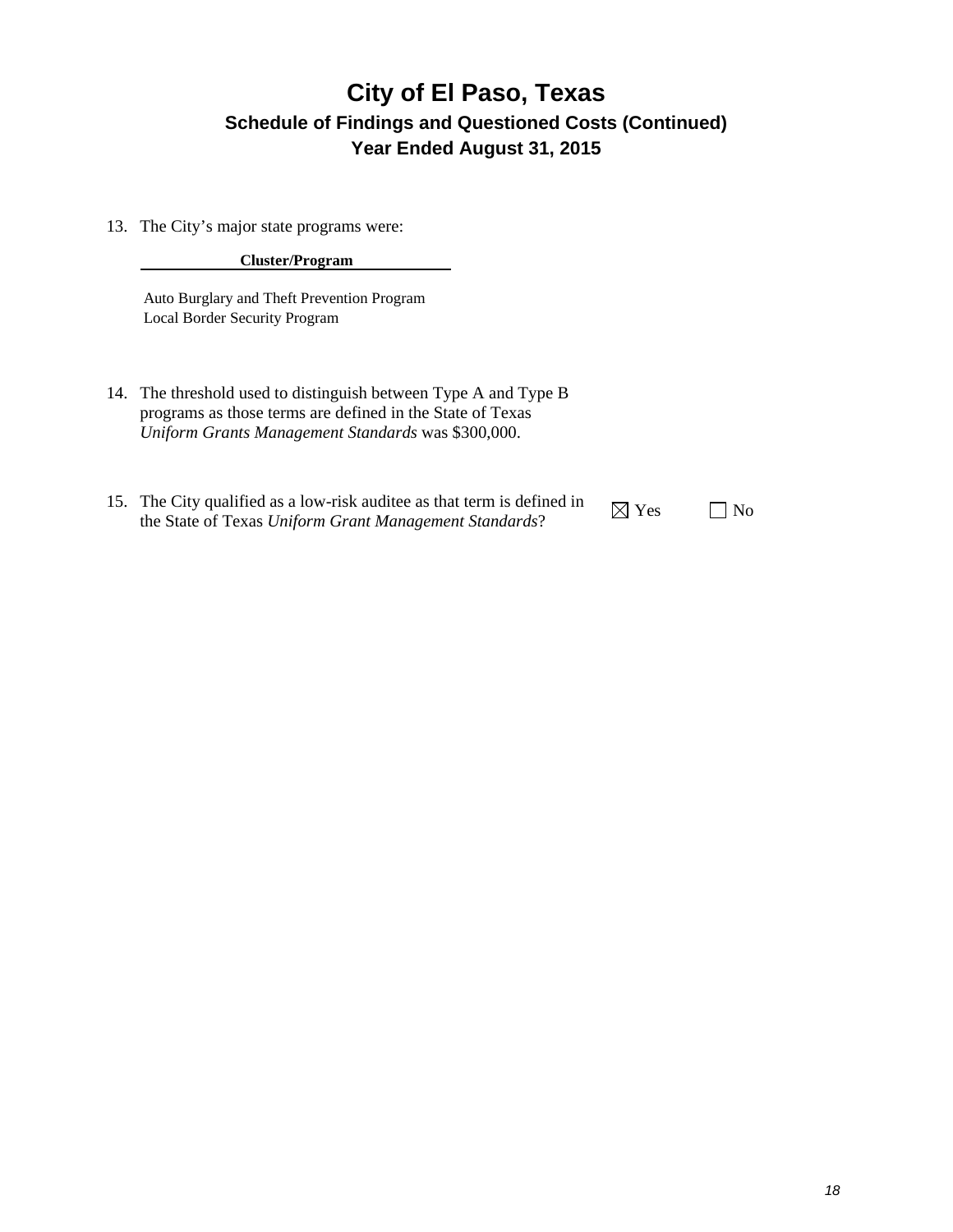#### *Findings Required to be Reported by Government Auditing Standards*

| <b>Reference</b><br><b>Number</b> | <b>Finding</b>                                                                                                                                                                                                                                                                                                                                                                                                                                                                                                                                                                                                                                                                                                                              |
|-----------------------------------|---------------------------------------------------------------------------------------------------------------------------------------------------------------------------------------------------------------------------------------------------------------------------------------------------------------------------------------------------------------------------------------------------------------------------------------------------------------------------------------------------------------------------------------------------------------------------------------------------------------------------------------------------------------------------------------------------------------------------------------------|
| 2015-001                          | Criteria or Specific Requirement:<br>Management is responsible for the timely preparation of the<br>financial statements in accordance with accounting principles<br>generally accepted in the United States of America (GAAP.)                                                                                                                                                                                                                                                                                                                                                                                                                                                                                                             |
|                                   | Condition<br>The City's year-end closing procedures were not adequately<br>performed.                                                                                                                                                                                                                                                                                                                                                                                                                                                                                                                                                                                                                                                       |
|                                   | Context<br>Year-end closing procedures were not adequately performed which<br>resulted in initial errors in year-end balances and required several<br>audit adjustments and delayed audit issuance.                                                                                                                                                                                                                                                                                                                                                                                                                                                                                                                                         |
|                                   | <b>Effect</b><br>Significant adjustments to numerous accounts were necessary in<br>order to correct the financial statements, which delayed audit<br>issuance.                                                                                                                                                                                                                                                                                                                                                                                                                                                                                                                                                                              |
|                                   | Cause<br>Internal controls and review processes were not in place or were<br>not followed to ensure all year-end close related activity was<br>completed timely.                                                                                                                                                                                                                                                                                                                                                                                                                                                                                                                                                                            |
|                                   | <b>Recommendation</b><br>We suggest that the City develop an accounting policies and<br>procedures manual that indicates all items to be completed during<br>the year-end close and the individuals responsible for each item.<br>In addition, monthly reconciliations play a key role in proving the<br>accuracy of accounting data and information included in interim<br>financial statements. In order to provide more accurate and timely<br>accounting information, we recommend the City establish a more<br>effective review and reconciliation policies. This would involve<br>monthly reconciliations of general ledger accounts and providing<br>interim reports to both management and the City Council<br>throughout the year. |
|                                   | <b>Views of Responsible Officials and Planned Corrective Actions</b><br>Agree.                                                                                                                                                                                                                                                                                                                                                                                                                                                                                                                                                                                                                                                              |

#### *Corrective Action Planned*

The City acknowledges the difficulty in the closing process for FY15. Year-end procedures are being developed and will include staff assignments for the fiscal close.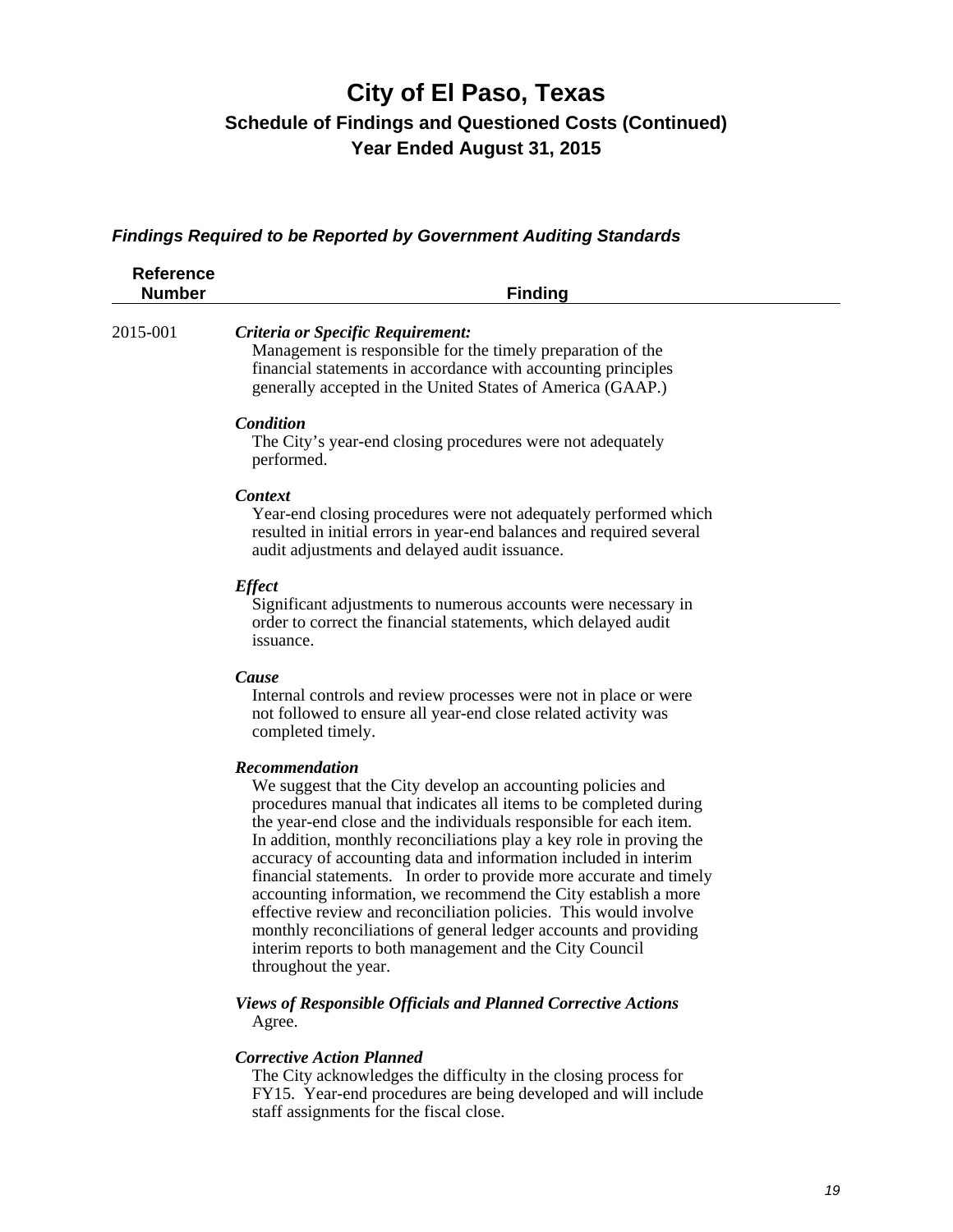| <b>Reference</b><br><b>Number</b> | <b>Finding</b>                                                                                                                                                                                                                                                                                                                                                                                                                                                                                                                                                                                                                           | Questioned<br><b>Costs</b> |
|-----------------------------------|------------------------------------------------------------------------------------------------------------------------------------------------------------------------------------------------------------------------------------------------------------------------------------------------------------------------------------------------------------------------------------------------------------------------------------------------------------------------------------------------------------------------------------------------------------------------------------------------------------------------------------------|----------------------------|
|                                   |                                                                                                                                                                                                                                                                                                                                                                                                                                                                                                                                                                                                                                          |                            |
| 2015-001                          |                                                                                                                                                                                                                                                                                                                                                                                                                                                                                                                                                                                                                                          |                            |
| (Continued)                       | <b>Corrective Action Planned (Continued)</b><br>The City has initiated a monthly review of the general ledger accounts by fund to<br>ensure the financial records are prepared for the financial audit, and reconciliations<br>are being completed as necessary. City Management and the Council are currently<br>receiving interim reports including monthly financial reports and quarterly budget<br>reports. Staff turnover has contributed to the problem of year-end closing. In<br>response to staff turnover, the City has restructured the accounting department and<br>has added another Accountant to help with the workload. |                            |
|                                   | <b>Contact Person Responsible for Corrective Action:</b><br>Pat Degman, Comptroller                                                                                                                                                                                                                                                                                                                                                                                                                                                                                                                                                      |                            |
|                                   | <b>Anticipated Completion Date:</b><br>August 31, 2016                                                                                                                                                                                                                                                                                                                                                                                                                                                                                                                                                                                   |                            |
|                                   |                                                                                                                                                                                                                                                                                                                                                                                                                                                                                                                                                                                                                                          |                            |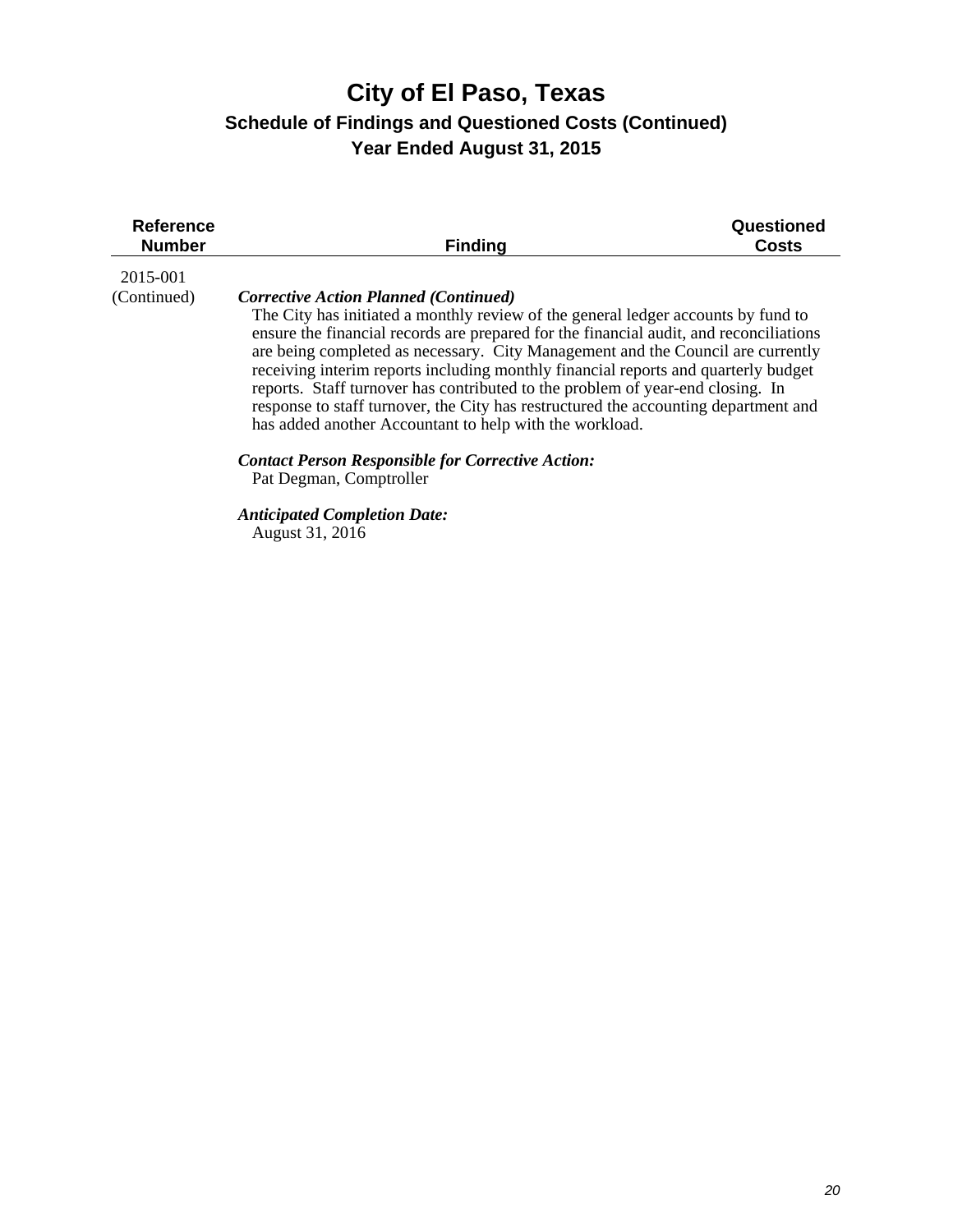### *Findings Required to be Reported by OMB Circular A-133*

| <b>Reference</b><br><b>Number</b> | <b>Finding</b>                                                                                                                                                                                                                                                                                                                                                                                                                                                                                                                                                                                                                                                                                                                     | Questioned<br><b>Costs</b> |
|-----------------------------------|------------------------------------------------------------------------------------------------------------------------------------------------------------------------------------------------------------------------------------------------------------------------------------------------------------------------------------------------------------------------------------------------------------------------------------------------------------------------------------------------------------------------------------------------------------------------------------------------------------------------------------------------------------------------------------------------------------------------------------|----------------------------|
| 2015-002                          | <b>Federal Program:</b> Home Investment Partnerships Program<br><b>CFDA No.: 14.239</b><br>Agency: Department of Housing and Urban Development (HUD)<br><b>Federal Compliance Requirement: Eligibility</b><br>Finding Type: Significant deficiency in internal control over<br>compliance for major program                                                                                                                                                                                                                                                                                                                                                                                                                        | None                       |
|                                   | Criteria or Specific Requirement:<br>In accordance with the OMB 2015 Compliance Supplement, City<br>management is required to establish and maintain internal control<br>designed to reasonably ensure compliance with Federal laws,<br>regulations, and program compliance requirements. HOME-<br>assisted units in a rental housing project must be occupied only by<br>households that are eligible as low-income families and must meet<br>certain limits on the rents that can be charged.                                                                                                                                                                                                                                    |                            |
|                                   | Condition<br>The City's internal controls and policies established surrounding<br>HOME-assisted rental housing projects tenant eligibly require the<br>City to monitor HOME-assisted properties to ensure that they<br>comply with the HOME eligibly requirements that apply<br>throughout the period of affordability. Of the eight housing<br>projects selected for testing, the City did not verify eligibility<br>information for three housing projects within the past fiscal year.<br>In addition, the City did not maintain and was unable to provide the<br>tenant application files for one housing project, and therefore we<br>were unable to verify the tenants' eligibility and rent being charged<br>to the tenant. |                            |
|                                   | <b>Context</b><br>The City is responsible for Federal compliance for the eligibility<br>determination, as HOME benefits are paid by the City. Moreover,<br>the City shows the benefits paid as Federal awards expended on the<br>City's Schedule of Expenditures of Federal Awards. Therefore, the<br>City is responsible for meeting the internal control and compliance<br>audit objectives for eligibility.                                                                                                                                                                                                                                                                                                                     |                            |
|                                   | <b>Effect</b><br>Subsequent review of the housing projects tenant files determined<br>the tenants to be eligible in accordance with the compliance<br>requirements of HOME. In addition, grant personnel performed<br>the required eligibility determinations and that all individuals were                                                                                                                                                                                                                                                                                                                                                                                                                                        |                            |

determined to be eligible in accordance with the compliance

requirements of HOME.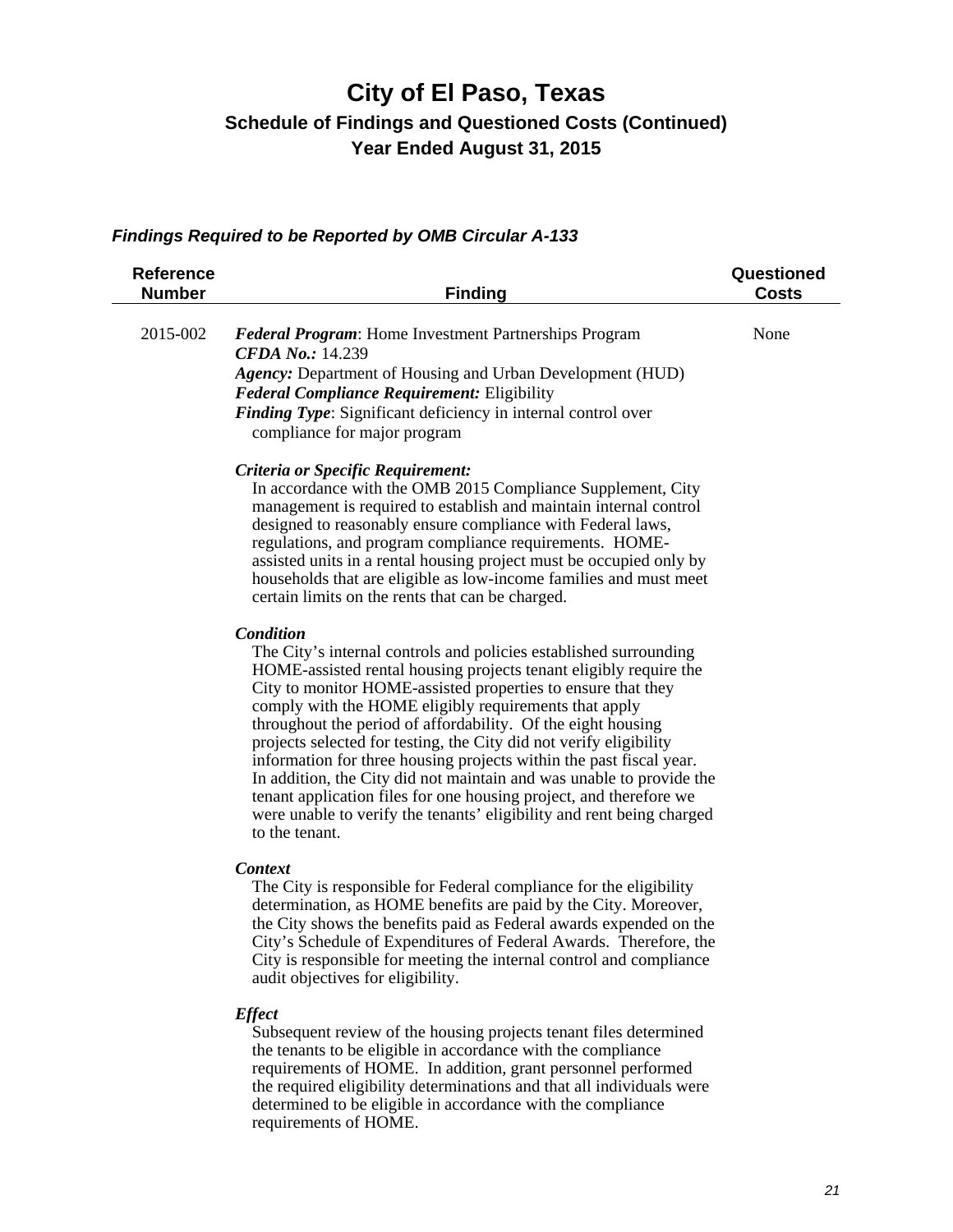| <b>Reference</b><br><b>Number</b> | <b>Finding</b>                                                                                                                                                                                                                                                                               | Questioned<br><b>Costs</b> |
|-----------------------------------|----------------------------------------------------------------------------------------------------------------------------------------------------------------------------------------------------------------------------------------------------------------------------------------------|----------------------------|
| 2015-002<br>(Continued)           | Cause<br>The City's internal controls and review processes did not operate<br>timely to ensure all HOME-assisted properties comply with the<br>HOME eligibly requirements that apply throughout the period of<br>affordability.                                                              |                            |
|                                   | Recommendation<br>Management should review its current internal control policies and<br>procedures to ensure that HOME-assisted rental housing projects<br>requirements are monitored in accordance with the HOME eligibly<br>requirements that apply throughout the period of affordability |                            |
|                                   | <b>Views of Responsible Officials and Planned Corrective Actions</b><br>Agree.                                                                                                                                                                                                               |                            |
|                                   | <b>Corrective Action Planned</b><br>The City agrees that internal controls over compliance were not<br>operating effectively. The City's HOME Program will develop and<br>enforce compliance reviews to ensure rent monitoring is conducted<br>annually.                                     |                            |
|                                   | <b>Contact Person Responsible for Corrective Action:</b><br>Verónica R. Soto, Community Development Director                                                                                                                                                                                 |                            |
|                                   | <b>Anticipated Completion Date:</b><br>August 31, 2016                                                                                                                                                                                                                                       |                            |
|                                   |                                                                                                                                                                                                                                                                                              |                            |
|                                   |                                                                                                                                                                                                                                                                                              |                            |
|                                   |                                                                                                                                                                                                                                                                                              |                            |
|                                   |                                                                                                                                                                                                                                                                                              |                            |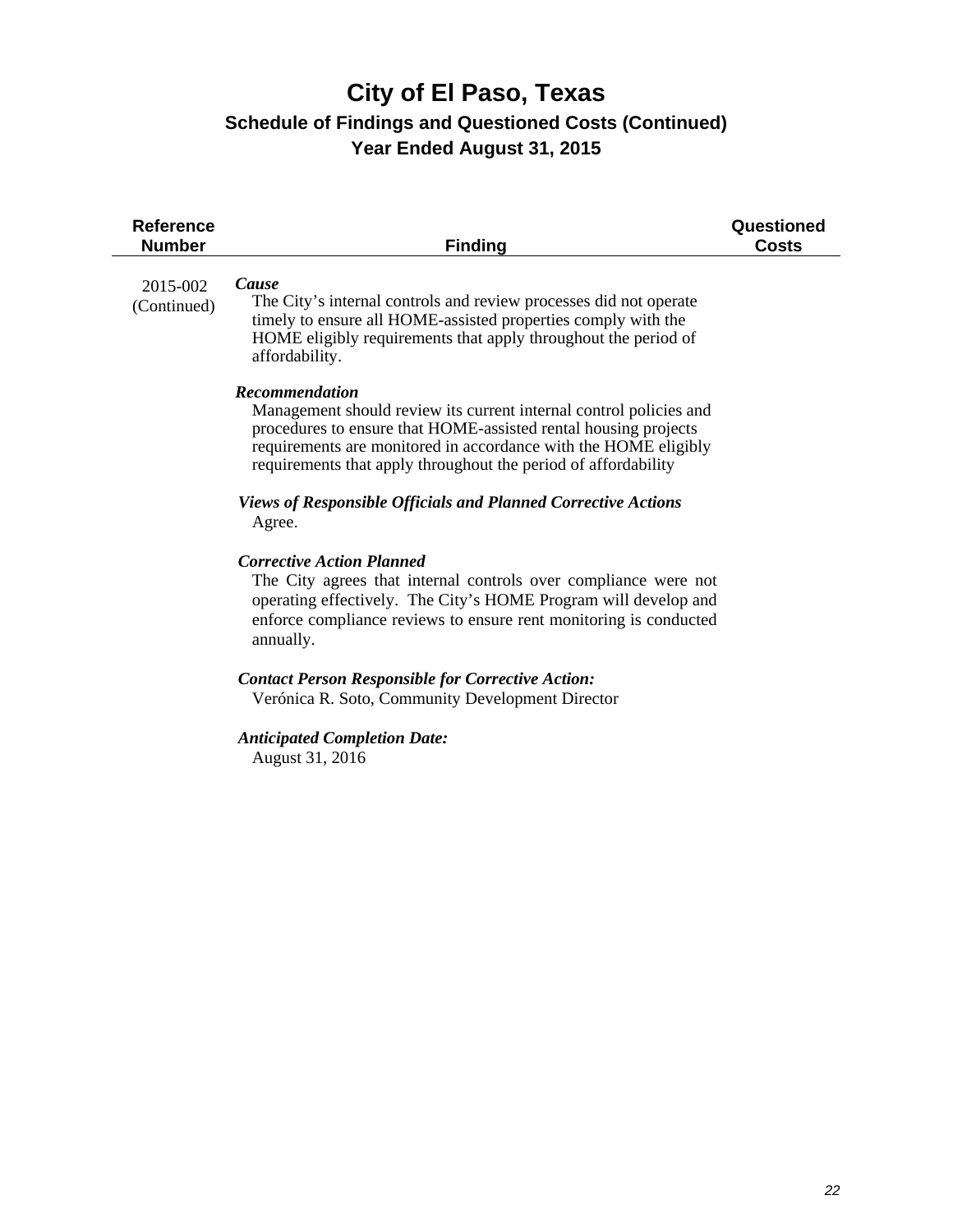| <b>Reference</b><br><b>Number</b> | <b>Finding</b>                                                                                                                                                                                                                                                                                                                                                                                                                                                                                                                                                                                                                                                                                          | Questioned<br><b>Costs</b> |
|-----------------------------------|---------------------------------------------------------------------------------------------------------------------------------------------------------------------------------------------------------------------------------------------------------------------------------------------------------------------------------------------------------------------------------------------------------------------------------------------------------------------------------------------------------------------------------------------------------------------------------------------------------------------------------------------------------------------------------------------------------|----------------------------|
| 2015-003                          | <b>Federal Program:</b> Home Investment Partnerships Program<br><b>CFDA No.: 14.239</b><br><b>Agency:</b> Department of Housing and Urban Development (HUD)<br><b>Federal Compliance Requirement:</b> Special Tests and Provisions –<br><b>Housing Quality Standards</b><br>Finding Type: Noncompliance having a direct and material effect on<br>a major program and material weakness in internal control over<br>compliance for major program                                                                                                                                                                                                                                                        |                            |
|                                   | Criteria or Specific Requirement:<br>The Code of Federal Regulations (24 CFR sections 92.209(i),<br>92.251(f), and 92.504(d)) requires that during the period of<br>affordability for HOME assisted rental housing, the participating<br>jurisdiction ( <i>i.e.</i> , the City) must perform on-site inspections of<br>HOME assisted rental housing to determine compliance with the<br>property standards of §92.251 and to verify the information<br>submitted by the owners in accordance with the requirements of<br>§92.252. The on-site inspections must occur within 12 months<br>after project completion and at least once every three years<br>thereafter during the period of affordability. |                            |
|                                   | Condition<br>Of the nine housing projects selected for testing, the City did not<br>perform inspections of units as required on four housing projects<br>during fiscal year 2015. In addition, the City did not have adequate<br>internal controls or procedures in place to ensure compliance<br>relating to housing quality standards. Audit procedures performed<br>to ensure the propriety of the City's Housing Quality Standards<br>inspection tracking document revealed multiple instances in which<br>the tracking spreadsheet did not project the correct "Next"<br>Inspection Due" date.                                                                                                     |                            |
|                                   | <b>Context</b><br>The City is responsible for meeting the federal internal control and<br>compliance audit objectives for housing quality standards.                                                                                                                                                                                                                                                                                                                                                                                                                                                                                                                                                    |                            |
|                                   | <b>Effect</b><br>HOME did not meet the required compliance requirement relating<br>to housing quality standards. Failure to ensure the propriety of the<br>housing quality standards inspection document could result in<br>nonperformance of the required inspections, and failure to ensure<br>the required inspections are performed could result in violations of<br>housing quality standards.                                                                                                                                                                                                                                                                                                     |                            |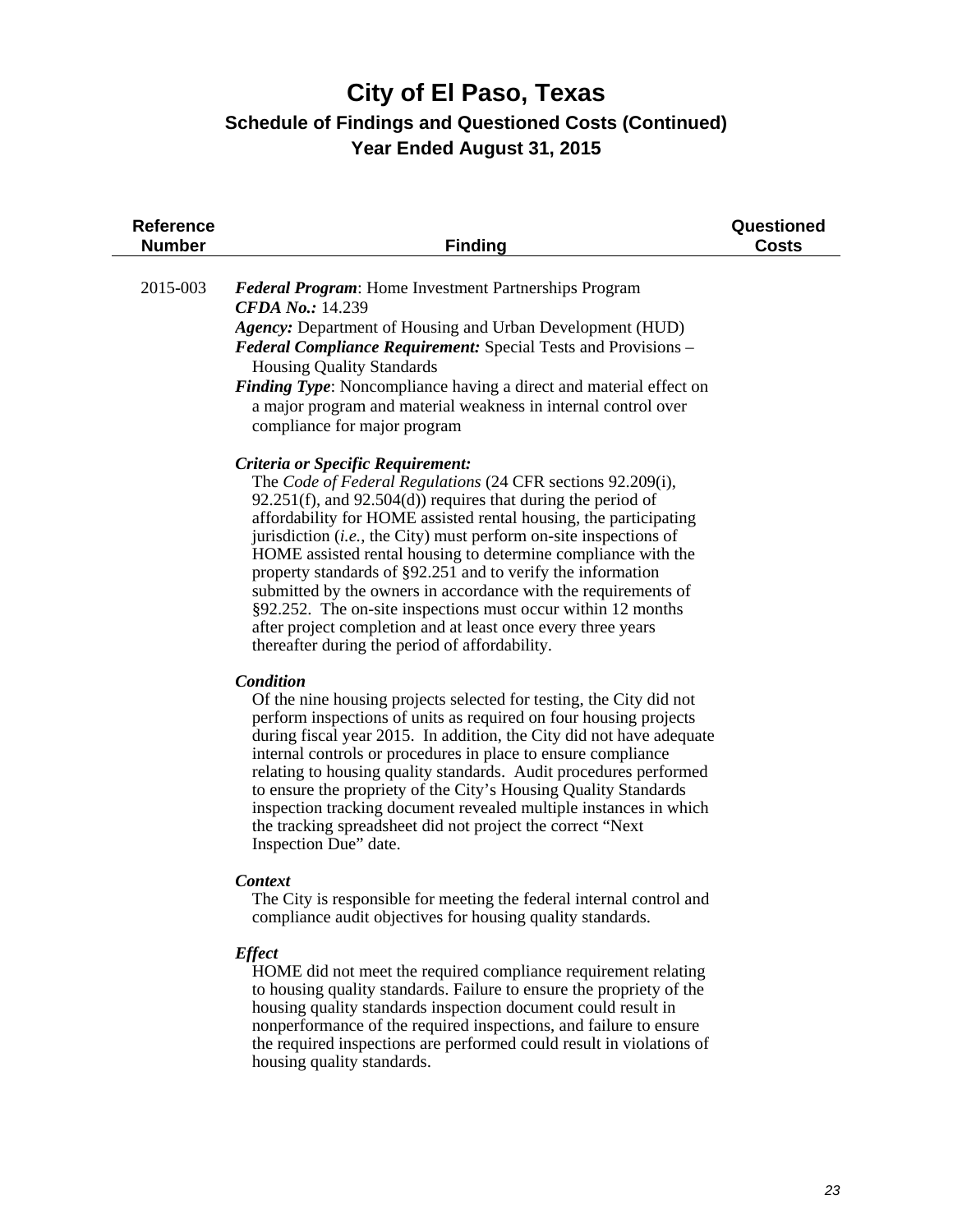| <b>Reference</b><br><b>Number</b> | <b>Finding</b>                                                                                                                                                                                                                                                                                                                           | Questioned<br><b>Costs</b> |
|-----------------------------------|------------------------------------------------------------------------------------------------------------------------------------------------------------------------------------------------------------------------------------------------------------------------------------------------------------------------------------------|----------------------------|
| 2015-003<br>(Continued)           | Cause<br>The City's did not have adequate controls and procedures in place to<br>ensure the required housing quality inspections were performed at<br>least once every three years.                                                                                                                                                      |                            |
|                                   | <b>Recommendation</b><br>Management should review its current internal control procedures to<br>ensure the housing quality standards inspection document is properly<br>prepared and that housing quality standards inspections are conducted<br>in compliance with federal regulations for the HOME Investment<br>Partnerships Program. |                            |
|                                   | <b>Views of Responsible Officials and Planned Corrective Actions</b><br>Agree.                                                                                                                                                                                                                                                           |                            |
|                                   | <b>Corrective Action Planned:</b><br>The City agrees that housing quality standards inspections were not<br>completed timely nor documented fully. The HOME Program has<br>developed a compliance review plan which is currently in use to<br>ensure inspections are conducted as required.                                              |                            |
|                                   | <b>Contact Person Responsible for Corrective Action:</b><br>Verónica Soto, Community Development Director                                                                                                                                                                                                                                |                            |
|                                   | <b>Anticipated Completion Date:</b><br>August 31, 2016                                                                                                                                                                                                                                                                                   |                            |
|                                   |                                                                                                                                                                                                                                                                                                                                          |                            |
|                                   |                                                                                                                                                                                                                                                                                                                                          |                            |
|                                   |                                                                                                                                                                                                                                                                                                                                          |                            |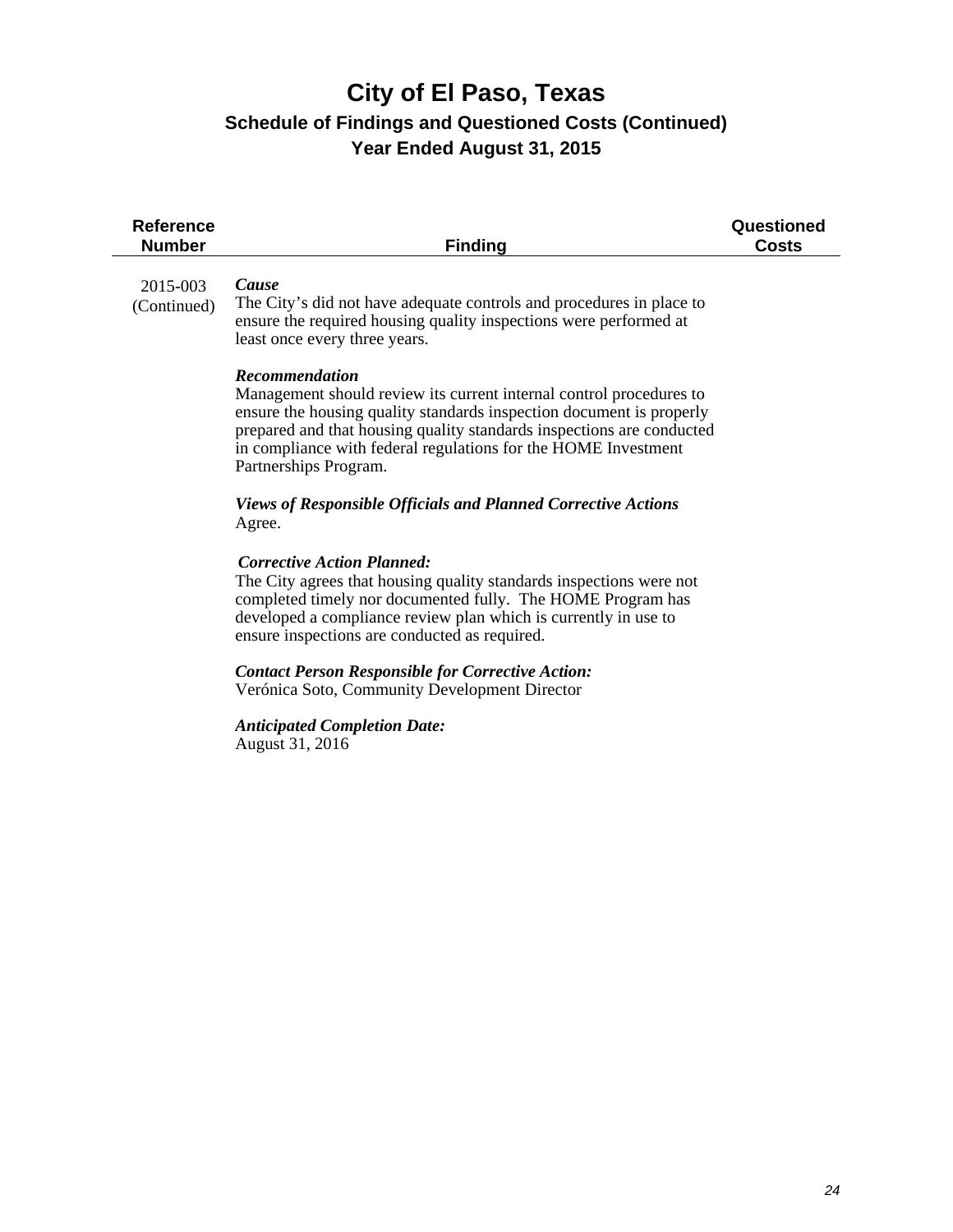*Findings Required to be Reported by the State of Texas Uniform Grant Management Standards* 

No matters are reportable.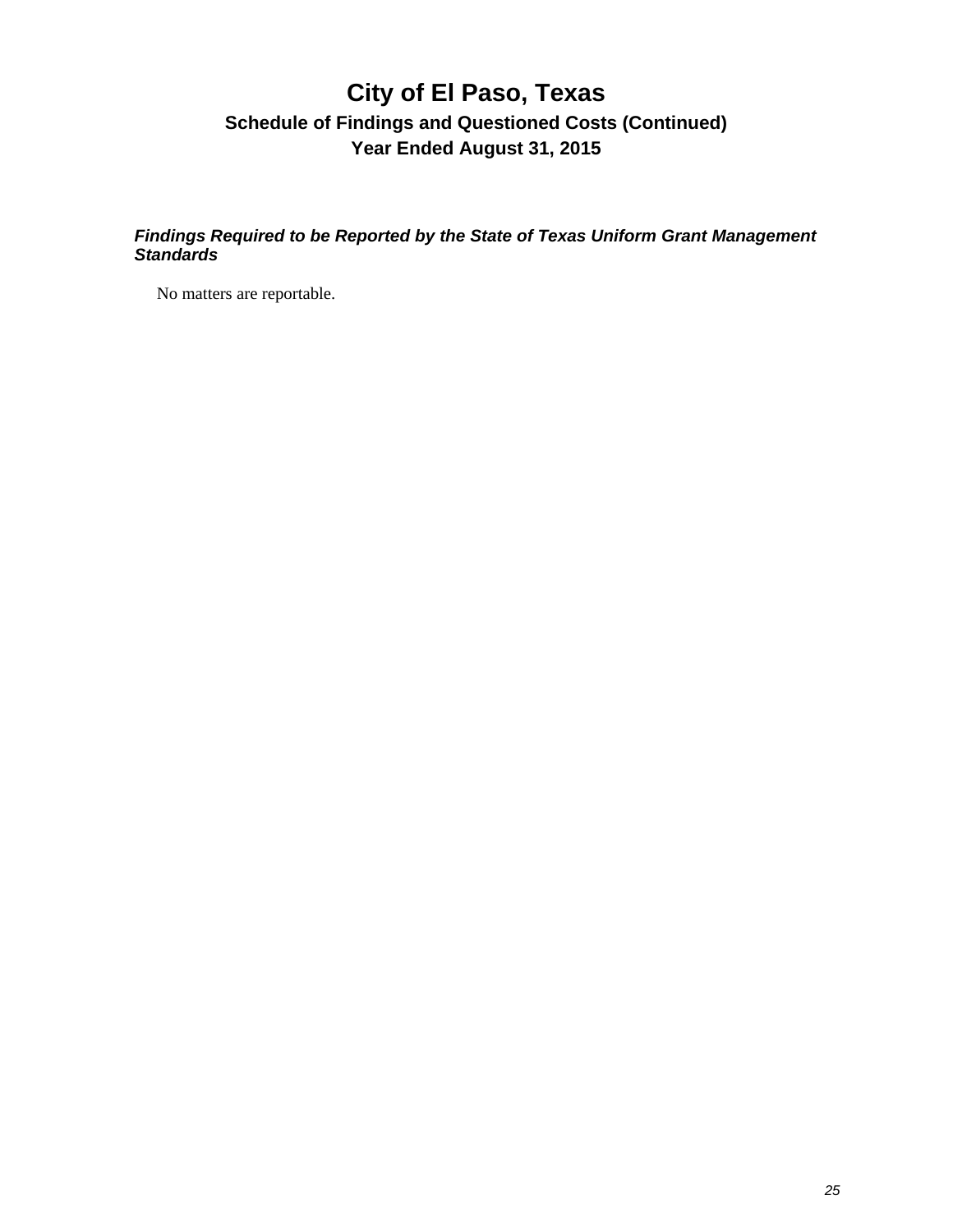### *Findings Required to be Reported by Government Auditing Standards*

| Resolved |
|----------|
|          |
|          |
|          |
|          |
|          |
|          |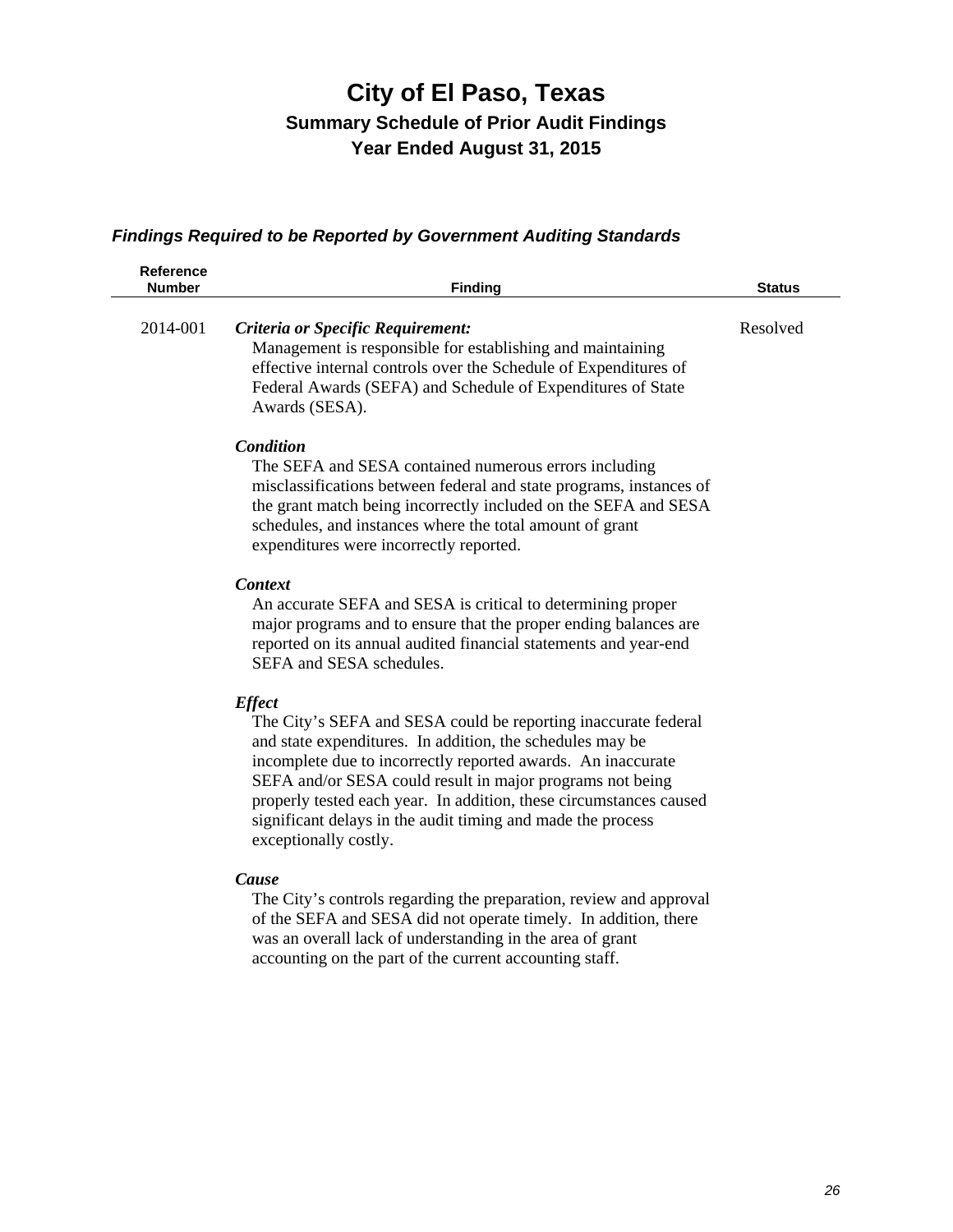| <b>Reference</b><br><b>Number</b> | <b>Finding</b>                                                                                                                                                                                                                                                                                                                                                                                                                                                                                                                                                                                                                                                                                                                                                                                                                                                                                                      | <b>Status</b> |
|-----------------------------------|---------------------------------------------------------------------------------------------------------------------------------------------------------------------------------------------------------------------------------------------------------------------------------------------------------------------------------------------------------------------------------------------------------------------------------------------------------------------------------------------------------------------------------------------------------------------------------------------------------------------------------------------------------------------------------------------------------------------------------------------------------------------------------------------------------------------------------------------------------------------------------------------------------------------|---------------|
| 2014-001<br>(Continued)           | <b>Recommendation</b><br>We recommend the year-end SEFA and SESA be reviewed and<br>approved prior to submitting to the independent auditor. We also<br>recommend that the City maintain a current summary schedule of<br>its grants, which should include the amount, term, dates of receipt,<br>reporting requirements, any restrictions, and other pertinent<br>information, so that SEFA and SESA are kept up to date year<br>round, and not just reconciled at year-end. We also suggest that<br>personnel receive training on the preparation of the SEFA and<br>SESA. This training will lead to employees who are more<br>efficient, effective, and communicative with regard to accounting<br>and financial matters.                                                                                                                                                                                       |               |
|                                   | <b>Views of Responsible Officials and Planned Corrective Actions</b><br>Agree.                                                                                                                                                                                                                                                                                                                                                                                                                                                                                                                                                                                                                                                                                                                                                                                                                                      |               |
|                                   | <b>Corrective Action Planned:</b><br>The Grant Management Staff have implemented an internal<br>process to reconcile Grant Expenditure, Grant Match and Grant<br>Program Income as part of the monthly close process to be<br>performed in the normal course of the financial statement process.<br>We are also implementing a change to the GASB34 Spreadsheet to<br>include items which will assist in reconciling the Financials,<br>General Ledger and SEFA schedule on a monthly basis. We are<br>implementing internal processes which include, standardizing the<br>grant numeration and naming process and meeting with each<br>department utilizing grant funds for internal training and review<br>procedures. Our plan is to get formal training for all City grants<br>staff from BKD relating specifically to the Single Audit and the<br>importance of timely and accurate reports prior to year end. |               |
|                                   | <b>Contact Person Responsible for Corrective Action:</b><br>Elizabeth Briones, Grants Accounting Manager<br>Charles Lino, CPA, Financial Reporting Coordinator                                                                                                                                                                                                                                                                                                                                                                                                                                                                                                                                                                                                                                                                                                                                                      |               |
|                                   | <b>Anticipated Completion Date:</b><br>July 20, 2015                                                                                                                                                                                                                                                                                                                                                                                                                                                                                                                                                                                                                                                                                                                                                                                                                                                                |               |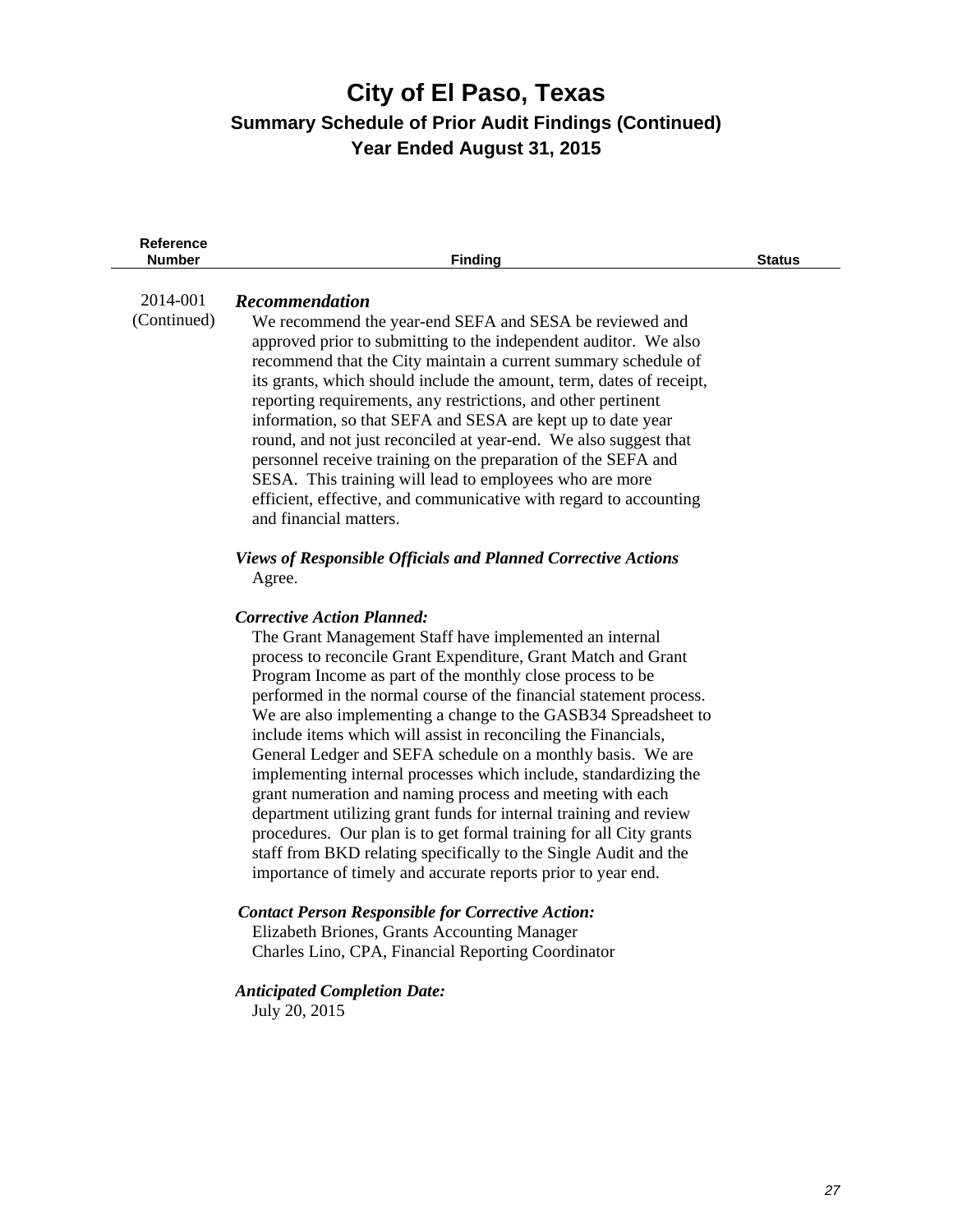#### *Findings Required to be Reported by OMB Circular A-133*

| <b>Reference</b><br><b>Number</b> | <b>Finding</b>                                                                                                                          | <b>Status</b> |
|-----------------------------------|-----------------------------------------------------------------------------------------------------------------------------------------|---------------|
|                                   |                                                                                                                                         |               |
| 2014-002                          | Clean Fuels                                                                                                                             | Resolved      |
|                                   | CFDA No. 20.519                                                                                                                         |               |
|                                   | Department of Transportation                                                                                                            |               |
|                                   | <b>Allowable Costs/Cost Principles</b>                                                                                                  |               |
|                                   | Criteria or Specific Requirement:                                                                                                       |               |
|                                   | Pursuant to the FTA C 5010.1D and the grant agreement, to be                                                                            |               |
|                                   | allowable costs under a grant program, costs must be net of all<br>applicable credits.                                                  |               |
|                                   | <b>Condition</b>                                                                                                                        |               |
|                                   | Out of 25 expenditures selected for testing, 5 were identified as<br>not being net of all applicable credits. It was further determined |               |
|                                   | that the credits were being taken to another federal program.                                                                           |               |
|                                   | <b>Context</b>                                                                                                                          |               |
|                                   | Expenditures were not net of all applicable credits in accordance                                                                       |               |

with federal requirements.

#### *Effect*

 Expenditures are not allowable costs pursuant to the FTA C 5010.1D and the grant agreement and therefore are considered questioned costs.

#### *Cause*

 City staff lacked sufficient training and instruction regarding the administration of this grant.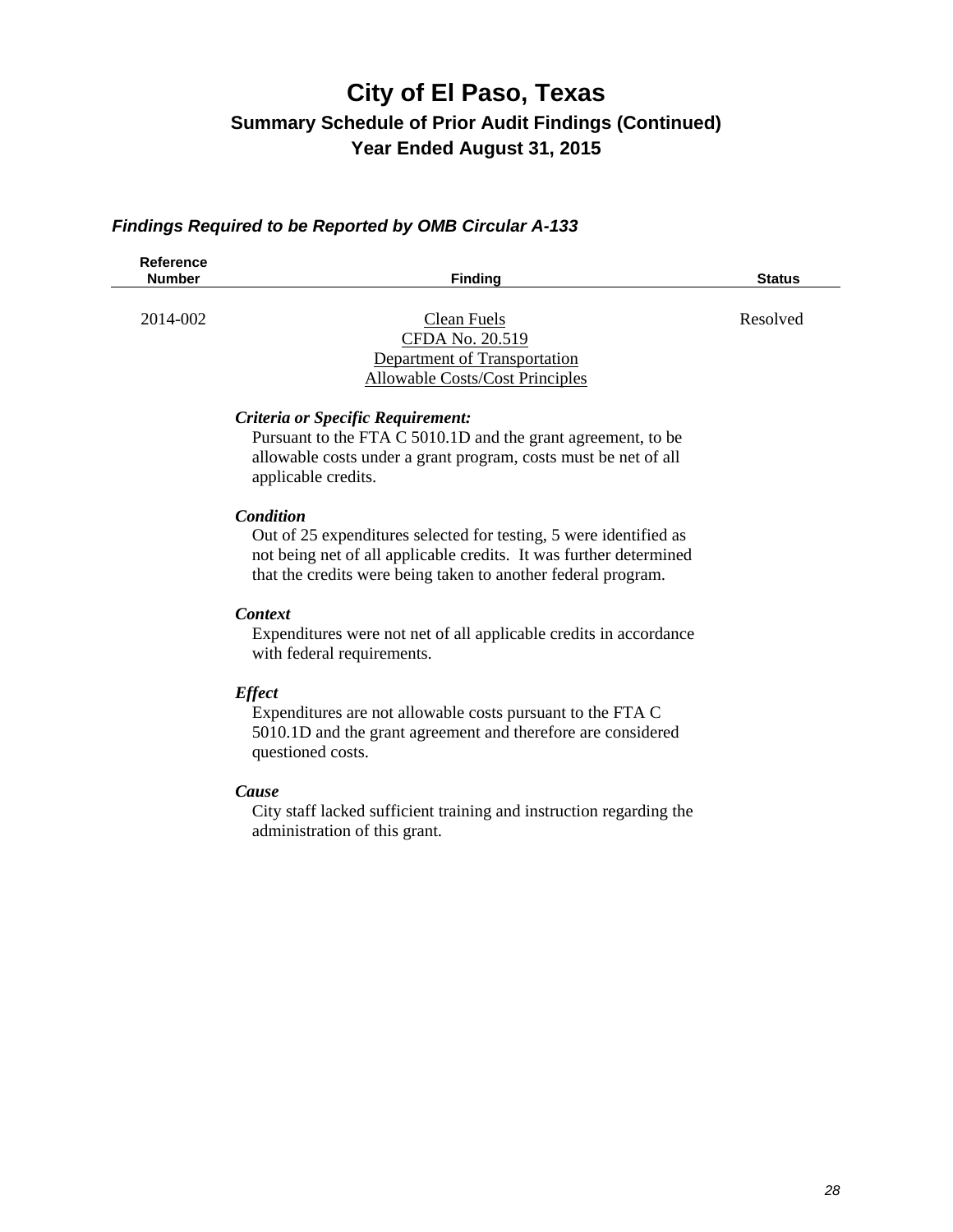| <b>Reference</b><br><b>Number</b> | <b>Finding</b>                                                                                                                                                                                                                                                                                                                                                                                           | <b>Status</b> |
|-----------------------------------|----------------------------------------------------------------------------------------------------------------------------------------------------------------------------------------------------------------------------------------------------------------------------------------------------------------------------------------------------------------------------------------------------------|---------------|
| 2014-002<br>(Continued)           | <b>Recommendation</b><br>The City should develop and implement policies and procedures<br>to ensure credits are being applied to the corresponding grant<br>where the expenditure was incurred.                                                                                                                                                                                                          |               |
|                                   | <b>Views of Responsible Officials and Planned Corrective Actions</b><br>Agree.                                                                                                                                                                                                                                                                                                                           |               |
|                                   | <b>Corrective Action Planned:</b><br>Sun Metro in conjunction with appropriate Grant Development<br>Services' staff will update and implement appropriate policies and<br>procedures to ensure compliance with FTA C 5010.1D specifically<br>in regards to grant expenditures being net of all applicable credits.<br>Sun Metro will also ensure all grant related personnel is aware of<br>updated PnP. |               |
|                                   | <b>Contact Person Responsible for Corrective Action:</b><br>Raul Escobedo, AD-Finance, Mass Transit Dept.                                                                                                                                                                                                                                                                                                |               |
|                                   | <b>Anticipated Completion Date:</b><br>July 12, 2015                                                                                                                                                                                                                                                                                                                                                     |               |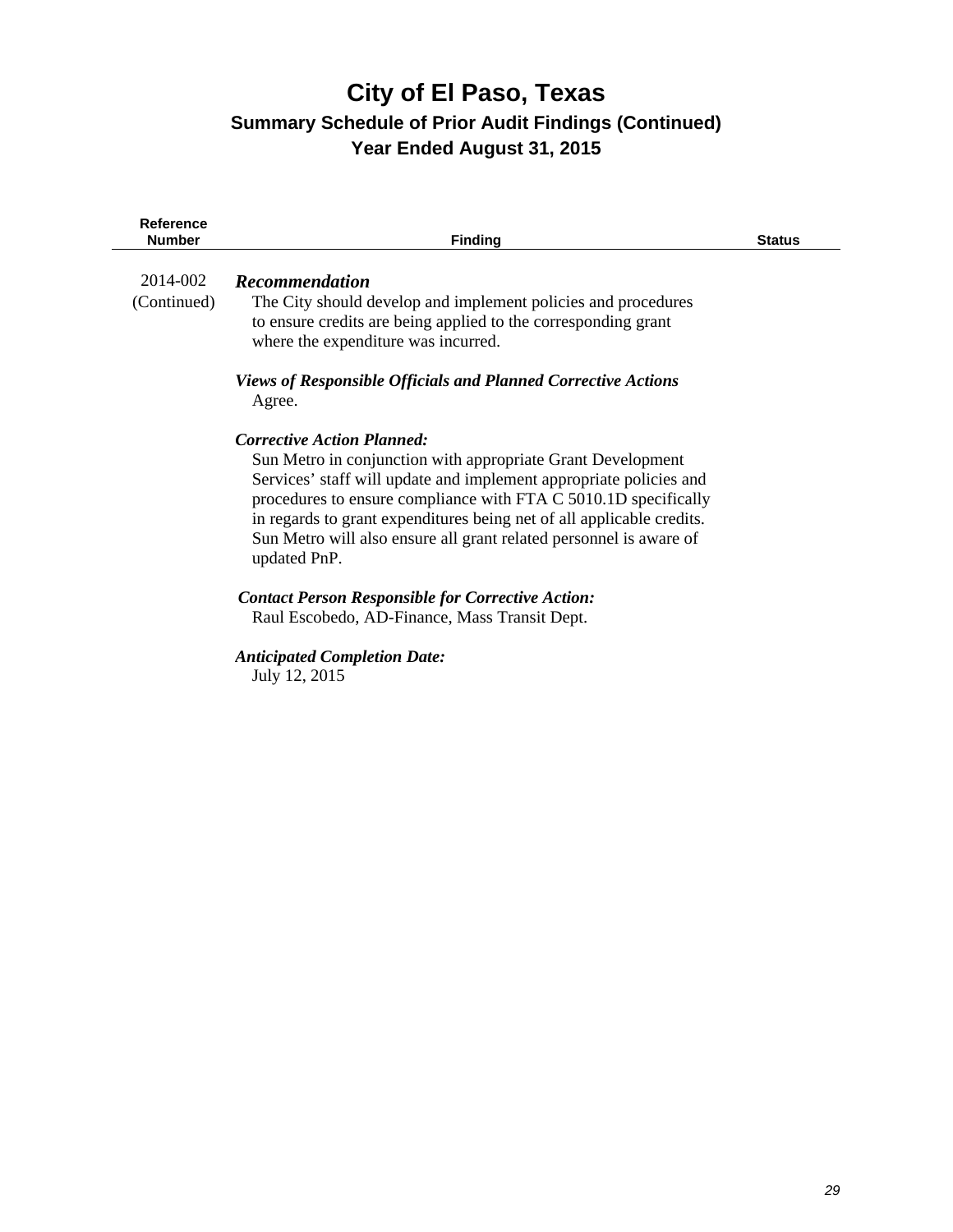| Reference<br>Number | <b>Finding</b>                                                                                                                                                                                                                                                                                                                                                                                                                                                                               | <b>Status</b> |
|---------------------|----------------------------------------------------------------------------------------------------------------------------------------------------------------------------------------------------------------------------------------------------------------------------------------------------------------------------------------------------------------------------------------------------------------------------------------------------------------------------------------------|---------------|
| 2014-003            | <b>Clean Fuels</b><br>CFDA No. 20.519<br>Department of Transportation<br><b>Allowable Costs/Cost Principles</b>                                                                                                                                                                                                                                                                                                                                                                              | Resolved      |
|                     | Criteria or Specific Requirement:<br>Pursuant to the grant agreement, eligible activities consists of<br>purchasing or leasing clean fuels buses, construction or leasing<br>clean fuel bus facilities, and projects relating to clean fuel buses<br>that exhibit equivalent or superior emission reductions to<br>existing clean fuel or hybrid electric technologies. Funds made<br>available under this program cannot be used to fund operating<br>expenses or preventative maintenance. |               |
|                     | <b>Condition</b><br>The City transferred expenditures that were incurred several<br>years ago by another federal program to Clean Fuels during<br>fiscal year 2014. The transfer of these expenditures are not<br>allowable costs as these expenditures were related to<br>maintenance, training, and fire suppression and methane<br>detection system components and installation for passenger<br>buses purchased several years prior.                                                     |               |
|                     | <b>Context</b><br>Allowable costs conforming with the allowability of cost<br>provisions of applicable cost principles, or limitations or<br>exclusions in the program agreement, program regulations or<br>program statute were required to meet grant requirements.                                                                                                                                                                                                                        |               |
|                     | <b>Effect</b><br>Expenditures are not allowable costs pursuant to the grant<br>agreement and therefore are considered questioned costs.                                                                                                                                                                                                                                                                                                                                                      |               |
|                     | Cause<br>City staff lacked sufficient training and instruction regarding                                                                                                                                                                                                                                                                                                                                                                                                                     |               |

the administration of this grant.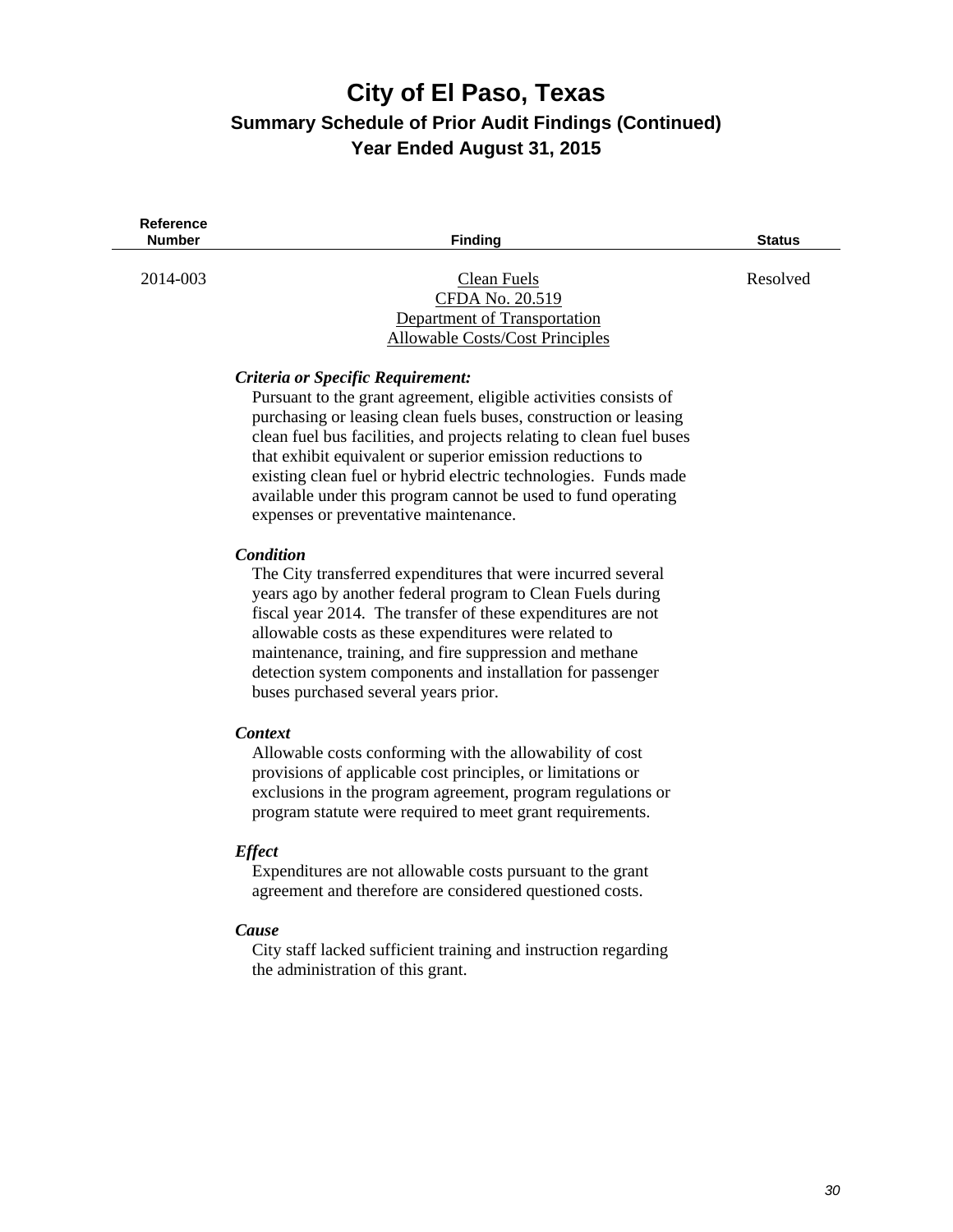| <b>Reference</b><br><b>Number</b> | <b>Finding</b>                                                                                                                                                                                                                                                                                                                                                                                           | <b>Status</b> |
|-----------------------------------|----------------------------------------------------------------------------------------------------------------------------------------------------------------------------------------------------------------------------------------------------------------------------------------------------------------------------------------------------------------------------------------------------------|---------------|
| 2014-003<br>(Continued)           | Recommendation<br>The City should develop and implement policies and procedures to<br>ensure expenditures are being charged to the appropriate grant.                                                                                                                                                                                                                                                    |               |
|                                   | <b>Views of Responsible Officials and Planned Corrective Actions</b><br>Agree.                                                                                                                                                                                                                                                                                                                           |               |
|                                   | <b>Corrective Action Planned:</b><br>Sun Metro in conjunction with appropriate Grant Development<br>Services' staff will update and implement appropriate policies and<br>procedures to ensure compliance with finding in regards to<br>ensuring eligible expenditures are being charged to the appropriate<br>grant. Sun Metro will also ensure all grant related personnel is<br>aware of updated PnP. |               |
|                                   | <b>Contact Person Responsible for Corrective Action:</b><br>Raul Escobedo, AD-Finance, Mass Transit Department                                                                                                                                                                                                                                                                                           |               |
|                                   | <b>Anticipated Completion Date:</b><br>July 12, 2015                                                                                                                                                                                                                                                                                                                                                     |               |
|                                   |                                                                                                                                                                                                                                                                                                                                                                                                          |               |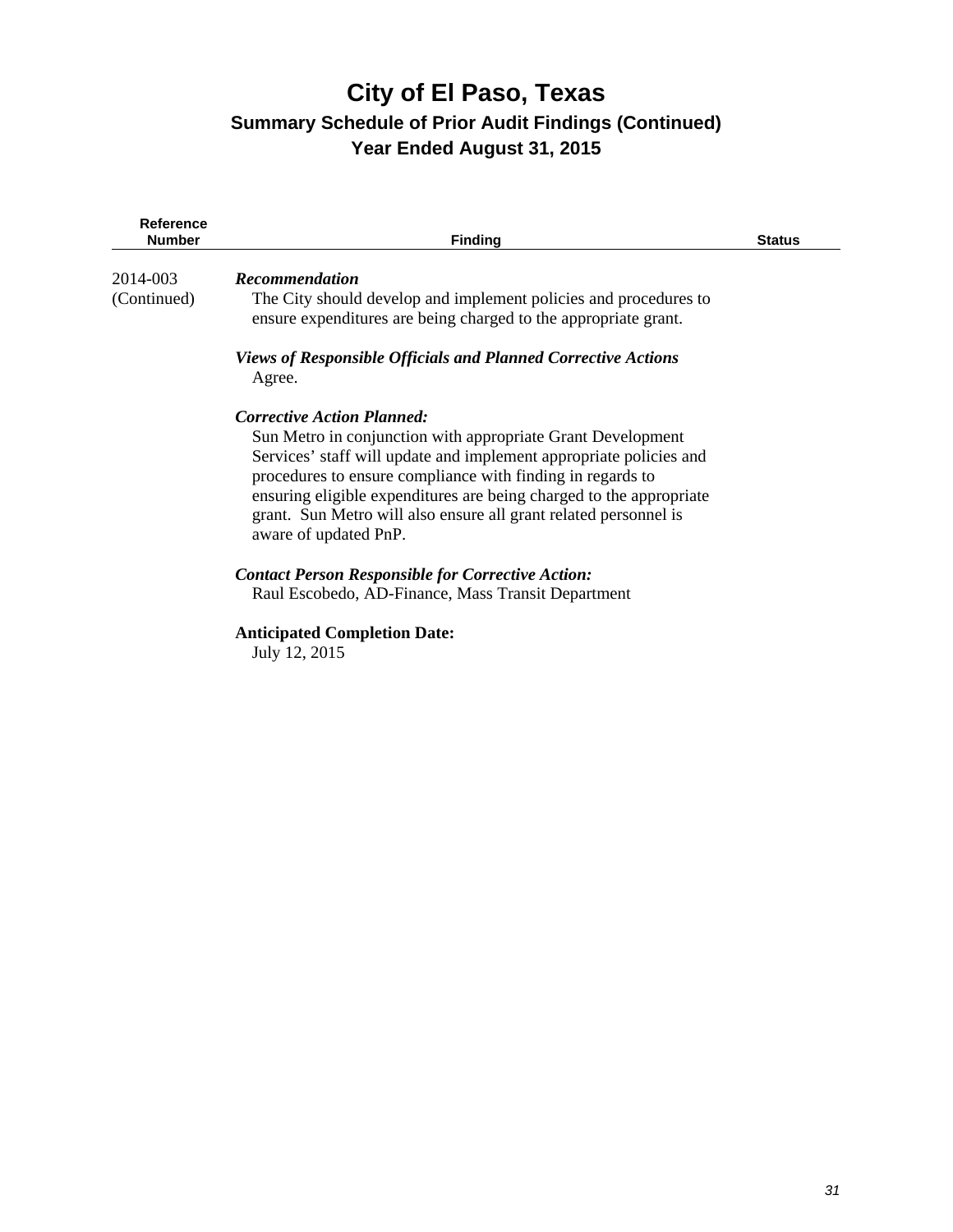| <b>Reference</b><br><b>Number</b> | <b>Finding</b>                                                                                                                                                                                                          | <b>Status</b> |
|-----------------------------------|-------------------------------------------------------------------------------------------------------------------------------------------------------------------------------------------------------------------------|---------------|
| 2014-004                          | <b>Airport Improvement Program</b><br>CFDA No. 20.106<br>Department of Transportation<br>Matching                                                                                                                       | Resolved      |
|                                   | Criteria or Specific Requirement:<br>Pursuant to the grant agreement, the Federal Aviation<br>Administration agrees to pay 90% of the allowable costs<br>incurred by the City, thus leaving a 10% matching requirement. |               |
|                                   | Condition<br>Out of 10 reimbursement requests selected for testing, 1<br>requested 100% reimbursement.                                                                                                                  |               |
|                                   | <b>Context</b><br>A 10% matching requirement is required under the grant<br>agreement.                                                                                                                                  |               |
|                                   | <b>Effect</b><br>The requirements of the grant agreement were not met.                                                                                                                                                  |               |
|                                   | Cause<br>The City did not have adequate controls or procedures in place<br>to ensure matching requirements were being met in accordance<br>with the grant agreement.                                                    |               |
|                                   |                                                                                                                                                                                                                         |               |
|                                   |                                                                                                                                                                                                                         |               |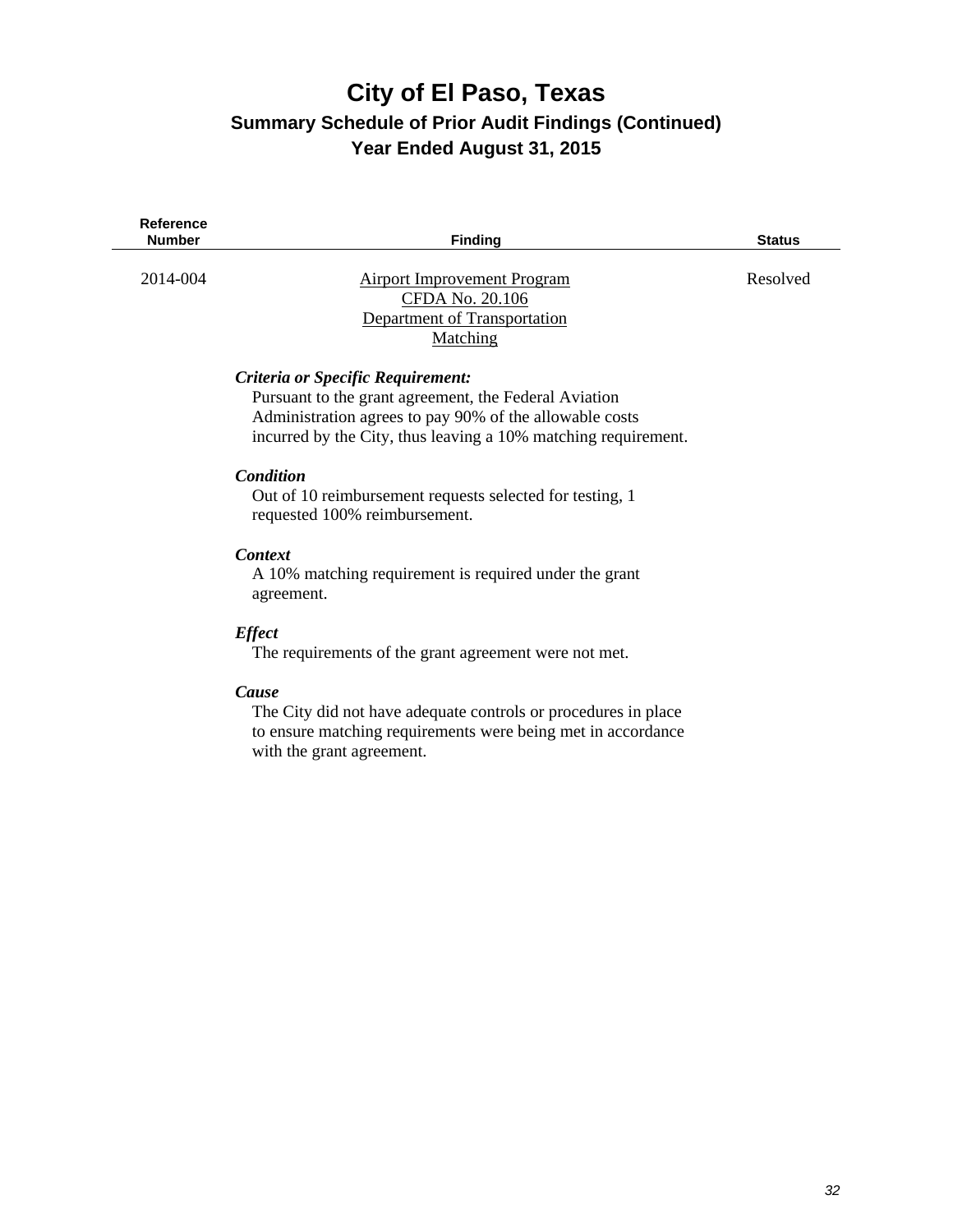| <b>Reference</b><br><b>Number</b> | <b>Finding</b>                                                                                                                                                                                                                                                                                                                                                                                      | <b>Status</b> |
|-----------------------------------|-----------------------------------------------------------------------------------------------------------------------------------------------------------------------------------------------------------------------------------------------------------------------------------------------------------------------------------------------------------------------------------------------------|---------------|
| 2014-004<br>(Continued)           | Recommendation<br>The City should develop and implement policies and procedures<br>to ensure matching requirements are being met on<br>reimbursement requests.                                                                                                                                                                                                                                      |               |
|                                   | <b>Views of Responsible Officials and Planned Corrective Actions</b><br>Agree.                                                                                                                                                                                                                                                                                                                      |               |
|                                   | <b>Corrective Action Planned:</b><br>The El Paso International Airport Accounting and Planning and<br>Development management team will implement additional<br>review and monitoring processes and procedures to ensure<br>compliance with the mandated 90/10 matching requirement on<br>Airport Improvement Program grants and to ensure grant<br>expenditures are properly reviewed and approved. |               |
|                                   | <b>Contact Person Responsible for Corrective Action:</b><br>Cesar L. Martinez, Administrative Services Manager                                                                                                                                                                                                                                                                                      |               |
|                                   | <b>Anticipated Completion Date:</b><br>June 1, 2015                                                                                                                                                                                                                                                                                                                                                 |               |
|                                   |                                                                                                                                                                                                                                                                                                                                                                                                     |               |
|                                   |                                                                                                                                                                                                                                                                                                                                                                                                     |               |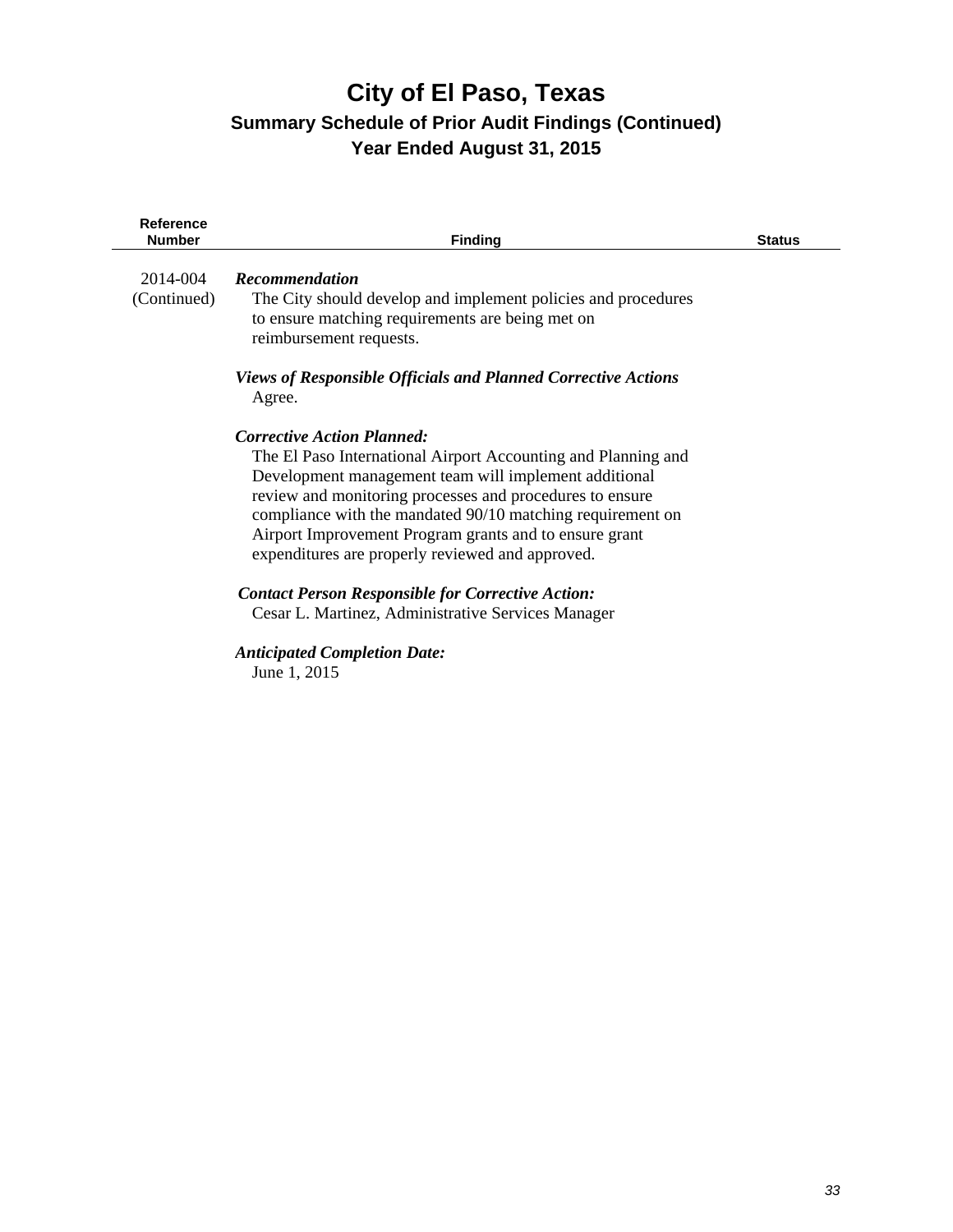| <b>Reference</b><br>Number | <b>Finding</b>                                                  | <b>Status</b> |
|----------------------------|-----------------------------------------------------------------|---------------|
|                            |                                                                 |               |
| 2014-005                   | <b>Airport Improvement Program</b>                              | Resolved      |
|                            | CFDA No. 20.106                                                 |               |
|                            | Department of Transportation                                    |               |
|                            | Reporting                                                       |               |
|                            | Criteria or Specific Requirement:                               |               |
|                            | Pursuant to the grant agreement and the OMB Circular A-133      |               |
|                            | Compliance Supplement for the Airport Improvement Program,      |               |
|                            | the City is required to file the following financial reports:   |               |
|                            | SF-270, Request for Advance or Reimbursement or SF-271,         |               |
|                            | Outlay Report and Request for Reimbursement for                 |               |
|                            | Construction Programs – due quarterly                           |               |
|                            | SF-425, Federal Financial Report – due quarterly                |               |
|                            | FAA Form 5100-127, Operating and Financial Summary              |               |
|                            | $(OMB No. 2120-0557)$ – due annually                            |               |
|                            | FAA Form 5100-126, Financial Government Payment                 |               |
|                            | Report (OMB No. $2120-0557$ ) – due annually                    |               |
|                            | <b>Condition</b>                                                |               |
|                            | The City did not timely file 9 out of 10 required financial     |               |
|                            | reports applicable to the Airport Improvement Program for the   |               |
|                            | fiscal year ended August 31, 2014.                              |               |
|                            | <b>Context</b>                                                  |               |
|                            | The quarterly reports listed above are required to be submitted |               |
|                            | no later than January 15, April 15, July 15, and October 15 and |               |
|                            | the annual reports are required to be submitted within 120 days |               |
|                            | of the airport's fiscal year end.                               |               |
|                            | <b>Effect</b>                                                   |               |
|                            | The reporting requirements of the grant agreement and OMB       |               |
|                            | Circular A-133 Compliance Supplement were not followed.         |               |
|                            | Cause                                                           |               |
|                            | The City did not have adequate controls or procedures in place  |               |
|                            | to identify the applicable reporting requirement and ensure the |               |
|                            | reports were filed accurately and timely.                       |               |
|                            |                                                                 |               |
|                            |                                                                 |               |
|                            |                                                                 |               |
|                            |                                                                 |               |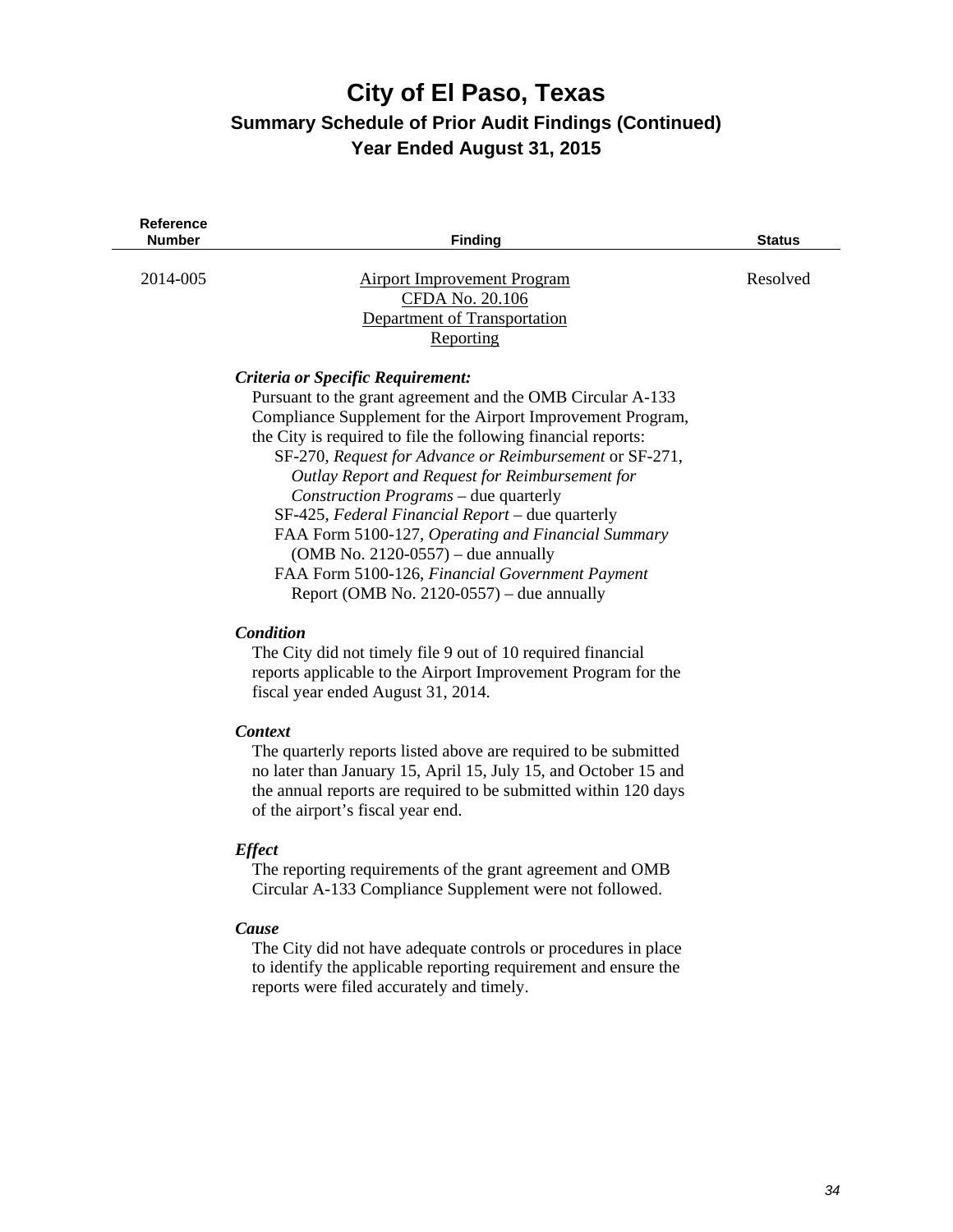| <b>Reference</b><br><b>Number</b> | <b>Finding</b>                                                                                                                                                                                                                                                                                                                                                                                                                                                                                                                                                                                     | <b>Status</b> |
|-----------------------------------|----------------------------------------------------------------------------------------------------------------------------------------------------------------------------------------------------------------------------------------------------------------------------------------------------------------------------------------------------------------------------------------------------------------------------------------------------------------------------------------------------------------------------------------------------------------------------------------------------|---------------|
| 2014-005<br>(Continued)           | Recommendation<br>It is recommended that the City institute policies and procedures<br>that stipulate the required reports must be filed by their<br>respective due dates and ensure future completion is within the<br>specified timeline as required by the grant agreement and OMB<br>Circular A-133 Compliance Supplement.                                                                                                                                                                                                                                                                     |               |
|                                   | <b>Views of Responsible Officials and Planned Corrective Actions</b><br>Agree.                                                                                                                                                                                                                                                                                                                                                                                                                                                                                                                     |               |
|                                   | <b>Corrective Action Planned:</b><br>During the time period in the testing range, management filled<br>positions which were previously vacant within the accounting<br>area and began the process of training the individual responsible<br>for submitting the quarterly SF-425 reports. While the report<br>submitted included multiple quarters, the reporting did not<br>properly reflect the reporting requirements and this has been<br>noted by management. Additional training will be provided to<br>the responsible individual to ensure the quarterly reports are<br>properly submitted. |               |
|                                   | In addition, the El Paso International Airport has received an<br>extension to submit all required reports under the Airport<br>Improvement Program to the Federal Aviation Administration<br>by May 15, 2015. Management will submit all required reports<br>no later than this extended deadline.                                                                                                                                                                                                                                                                                                |               |
|                                   | <b>Contact Person Responsible for Corrective Action:</b><br>Cesar L. Martinez, Administrative Services Manager                                                                                                                                                                                                                                                                                                                                                                                                                                                                                     |               |
|                                   | <b>Anticipated Completion Date:</b><br>June 1, 2015                                                                                                                                                                                                                                                                                                                                                                                                                                                                                                                                                |               |
|                                   |                                                                                                                                                                                                                                                                                                                                                                                                                                                                                                                                                                                                    |               |